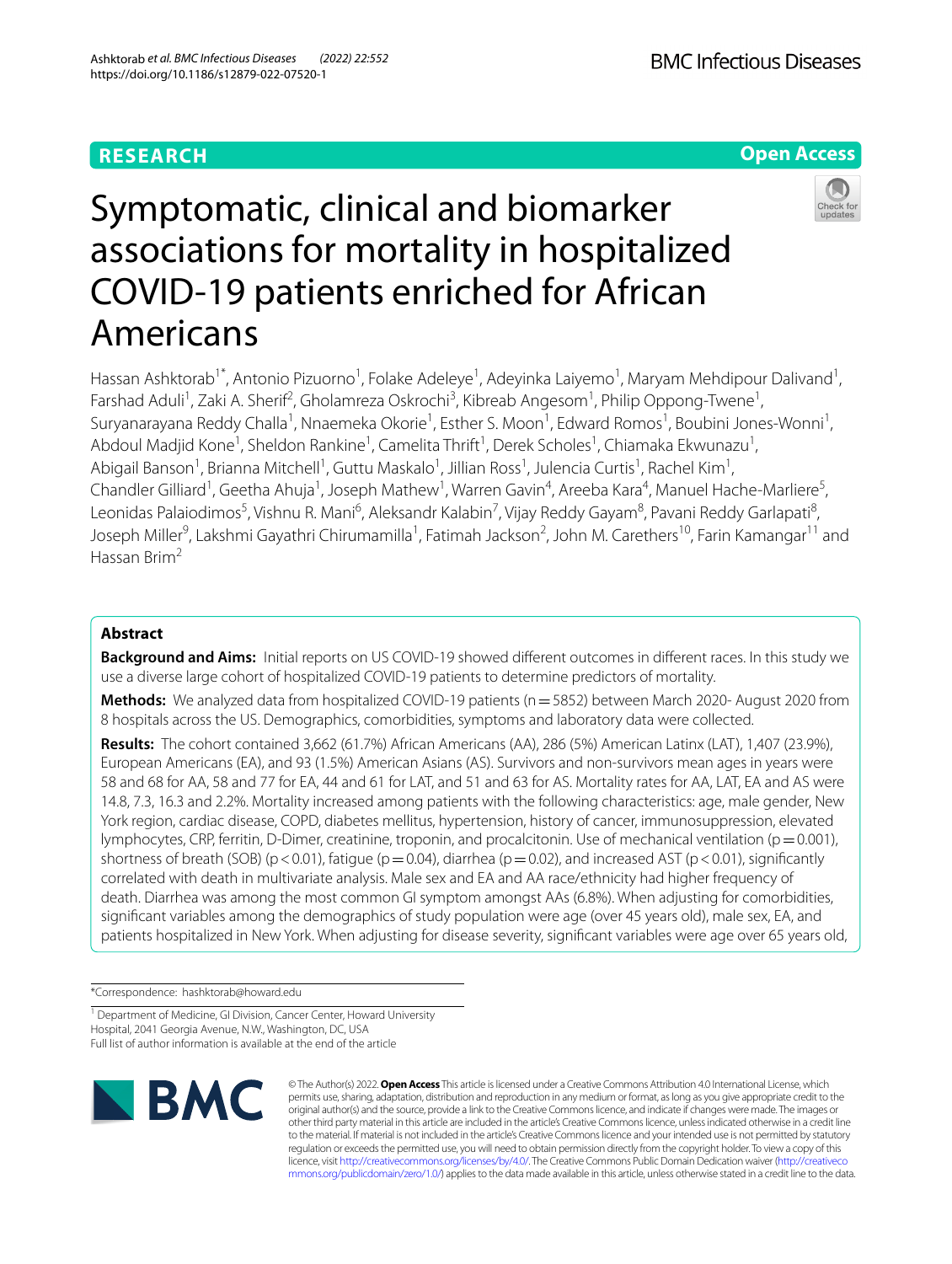male sex, EA as well as having SOB, elevated CRP and D-dimer. Glucocorticoid usage was associated with an increased risk of COVID-19 death in our cohort.

**Conclusion:** Among this large cohort of hospitalized COVID-19 patients enriched for African Americans, our study fndings may refect the extent of systemic organ involvement by SARS-CoV-2 and subsequent progression to multisystem organ failure. High mortality in AA in comparison with LAT is likely related to high frequency of comorbidities and older age among AA. Glucocorticoids should be used carefully considering the poor outcomes associated with it. Special focus in treating patients with elevated liver enzymes and other infammatory biomarkers such as CRP, troponin, ferritin, procalcitonin, and D-dimer are required to prevent poor outcomes.

**Keywords:** COVID-19, SARS CoV-2, African American, Hispanic, Race, Ethnicity, Mortality, Hospitalized

## **Introduction**

By April, 2022, the SARS-CoV-2 virus that causes COVID-19 had infected 79 million Americans and led to over 976,516 deaths $[1]$ . The United States is one of the most ethnically and racially diverse countries in the world encompassing 13.4% African Americans (AA) and 18.5% Latinos/Latinas (LAT) [\[1](#page-11-0)]. Disparities among various ethnic groups span many aspects of health  $[2-4]$  $[2-4]$ , and specific racial/ethnic minority populations have been disproportionately afected by the morbidity and mortality related to COVID-19 [\[5](#page-11-3)[–7](#page-11-4)]. Reports across the US indicate that African American and Hispanic populations have higher COVID-19 related hospitalization and mortality than Caucasians. Nationwide, AA have died at 1.4 times the rate of white people  $[8, 9]$  $[8, 9]$  $[8, 9]$ . The presence of racial and ethnic disparities in COVID-19 morbidity and mortality is partly due to abiding economic and educational disadvantages that have culminated in decreased healthcare utilization and prevalent distrust of the healthcare system among minority individuals [[10\]](#page-11-7).

A contributory cause for such a disproportionate impact of COVID-19 in AA and LAT racial/ethnic minority populations may be the higher prevalence of chronic conditions or comorbidities when compared to European Americans (EA) [\[6](#page-11-8), [11,](#page-11-9) [12\]](#page-11-10). Members of these ethnic/racial groups may disproportionately hold occupations that do not permit adequate physical distancing, increasing the potential for environmental infection and transmission is enhanced  $[13]$  $[13]$  $[13]$ . The majority of the AA and LAT are essential workers/ frontline workers who need to work in person and are at even higher risk of contracting COVID-19. There may also be diferences in the provisions of hospital care by racial/ethnic groups  $[4, 12]$  $[4, 12]$  $[4, 12]$  $[4, 12]$ , but there has not been adequate data on hospital outcomes by race or ethnicity that adjusts for potential confounders. Four major reasons may explain the higher risk for COVID-19, Age, co-morbidities (such as diabetes, obesity, hypertension, cardiovascular Asthma, chronic obstructive pulmonary disease (COPD), and chronic kidney disease), access to

health care and social economic status particularly for minority[ $4$ ,  $12$ ,  $14$ ]. The race and ethnicities to be strong risk factors for infection and COVID-19 includes those of African descent and Native Americans[\[12](#page-11-10), [14\]](#page-11-12).

In this study, we examined a hospitalized SARS-CoV-2-positive cohort data enriched for AA including gastrointestinal symptoms, clinical markers, and comorbidities from 8 hospitals nationwide to determine COVID-19 mortality predictors.

# **Materials and methods**

# **Patient selection**

In this retrospective study we collected de-identifed data and reviewed anthropometric, clinical, serum laboratory tests and outcomes data of 5852 COVID-19 patients hospitalized at eight institutions in the United States between March 2020- August 2020. This study was approved by Howard University Institutional Review Board (IRB) and the respective IRBs of all participating centers [except data from Albert Einstein College of Medicine, Bronx, NY where data was accessed [[15](#page-11-13)] after clarifcations provided by the authors. An excel fle template was shared with our collaborators to streamline and homogenize the process of data collection and database construction. The total number of patients included in this study was 5,852. However, the total number for each variable in overall analysis varies due to the missing values.

# **Inclusion and exclusion criteria**

The following inclusion criteria were used to select patients and studies that were involved in our analysis: confrmed diagnosis of SARS-CoV-2 by PCR and hospitalized for COVID-19, without restrictions based on number of patients, and without distinction on sex, age, treatment, manifestations, comorbidities, or outcomes. Exclusion criteria included: studies where the cohort did not include AA or LAT patients, studies from outside of the US, studies where the cases were not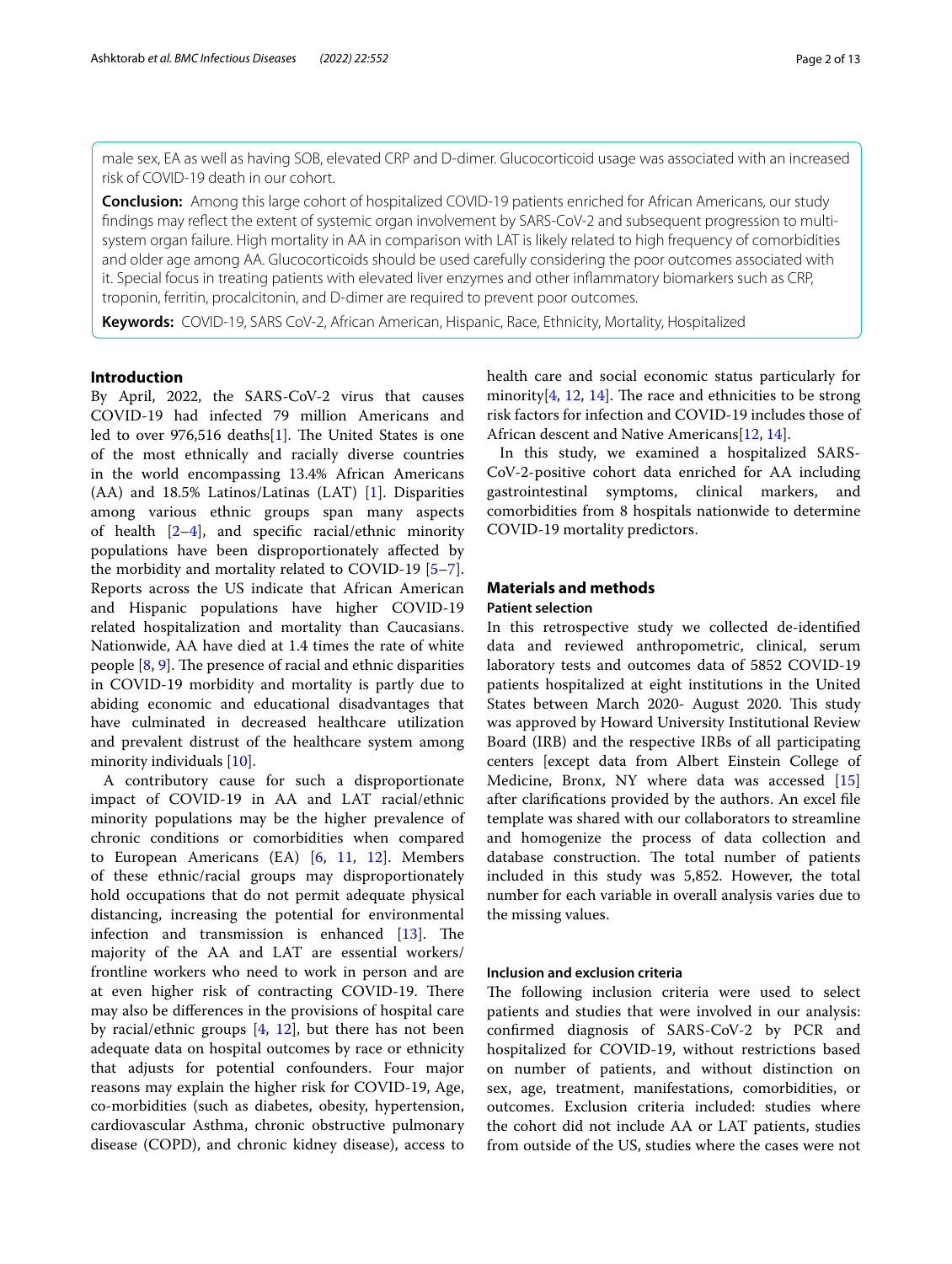confrmed by PCR, studies with incomplete symptoms and comorbidities, and those with overlapping data.

#### **Selected studies**

De-identifed data was obtained from 8 centers: Phoebe Putney Health System in Southwest Georgia (SWG) from March 2-May 6, 2020), Interfaith Medical Center, Brooklyn (NYK) from March 1-April 9, 2020, Harlem Hospital Columbia University (NYM) during March and April 2020, Providence Community Health Centers (RIH) from March 19-April 29, 2020, Montefore Medical Center in Bronx (NYB) from March 1-April 12, 2020; Large academic institutions served as a referral center and enrolled patients into local COVID-19 databases, including for the state of Indiana (Indiana University School of Medicine, IUM) from March 1-March 31, 2020, Henry Ford Hospital Detroit (HFD) from March 7-April 30, 2020**,** and Howard University Hospital (HUH) from February 28-August 9, 2020.

### **Database creation and data homogenization**

From the selected studies, we obtained individually de-identifed data. We created tables containing the following information: study author (location, hospital or city and state), date of the report, location, confrmed cases, deaths, age, symptoms (fever, chest pain, cough, shortness of breath, abdominal pain, anorexia, diarrhea, nausea, vomiting, fatigue, headache), comorbidities (cardiac disease, coronary artery disease, asthma, diabetes mellitus, hypertension, immunocompromised status, cancer and alcohol intake), laboratory clinical values (sodium, potassium, blood urea nitrogen (BUN), creatinine, hemoglobin, lymphocyte count, CPK, C-Reactive Protein (CRP), D-dimer, troponin, ferritin, liver function enzymes, and procalcitonin), and treatment (Hydroxychloroquine, Glucocorticoid, Intubation/Mechanical ventilation and outcome (alive or dead). For laboratory clinical values, reference laboratory values were used to determine normal from abnormal values (Low and High values), such as for lymphopenia and lymphocytosis. All data were coded to streamline for the statistical analysis. The collected data were checked, cross validated for data completeness and accuracy and amended in unlikely cases of error, by contacting the data collectors and revisiting patient charts.

## **Statistical analysis**

Patient demographics, symptoms, underlying comorbidities, treatment, and outcomes were compared among AA, EA, LAT, and other ethnic groups. Predictors of hospital mortality were evaluated by using logistic and/or multiple logistic regression using four models to assess the efect of each risk factor: OR1: no adjustment; OR2: adjusted for gender, age, ethnicity, and center; OR3: the OR2 model further adjusted for comorbidities; and OR4: the OR3 model further adjusted for disease severity. Center was treated as independent categorical variable with 8 categories and ftted to the logistic regression model as a categorical variable. Regression models were controlled for disease severity by including the indicators of disease severity such as shortness of breath, CRP, and D-dimer in the logistic regression model as independent variables. In each analysis, odds ratios (ORs) and associated 95% confdence intervals were calculated. The 95% confidence interval was investigated to see if it contains unity. Confdence intervals that included one were considered not statistically signifcant.

# **Results**

# **Overall and race‑specifc mortality**

Our study collected data from 5,858 patients from 8 diferent hospitals/centers across the United States of whom 5,448 had data available on race/ethnicity (Table [1\)](#page-3-0). Of the total cohort, 3,662 (62.6%) patients were AA, 1,407 (24%) were EA, 286 (5%) were LAT, and 93  $(1.6%)$  were Asian Americans  $(AS)$ . The overall mortality rate was 14.5% (795 deaths) for all groups combined. The mortality rates varied by racial group: 14.8% for AA, 16.3% for EA, 7.3% for LAT and 2.2% for AS. There were substantial diferences in age and sex distribution across these racial groups. The median age (in years) was 61 for AA, 62 for EA, 43 for LAT, and 51 for AS. After adjusting for age, sex, and center, the OR (95% CI) for mortality, compared to AA, was 1.35 (1.11–1.64) for EA, 0.97 (0.56–1.66) for LAT, and 0.25 (0.06–1.04) for AS (Table [2\)](#page-6-0). After adjusting for comorbidities and disease severity, the diferences remained.

# **Hypertension was the most frequent comorbidity among all races**

The frequency and percentages for comorbidities, presenting symptoms, laboratory fndings, and treatments for all patients were analyzed by race (Table [1](#page-3-0)). The most common comorbidities were hypertension (57.7%), diabetes mellitus (34.1%), cardiac disease (13.1%), COPD (9.8%), asthma (9.8%), history of cancer (8.4%) and immunosuppression (5.3%). Hypertension was the most common comorbidity in all races (65% in AA, 45.8% in EA, 30.7% in LAT and 34.4% in AS) followed by diabetes mellitus (39% in AA, 24.6% in EA, 22.8% in LAT and 22.6 in AS). Overall, AA had the highest prevalence of comorbidities over other races/ ethnicities.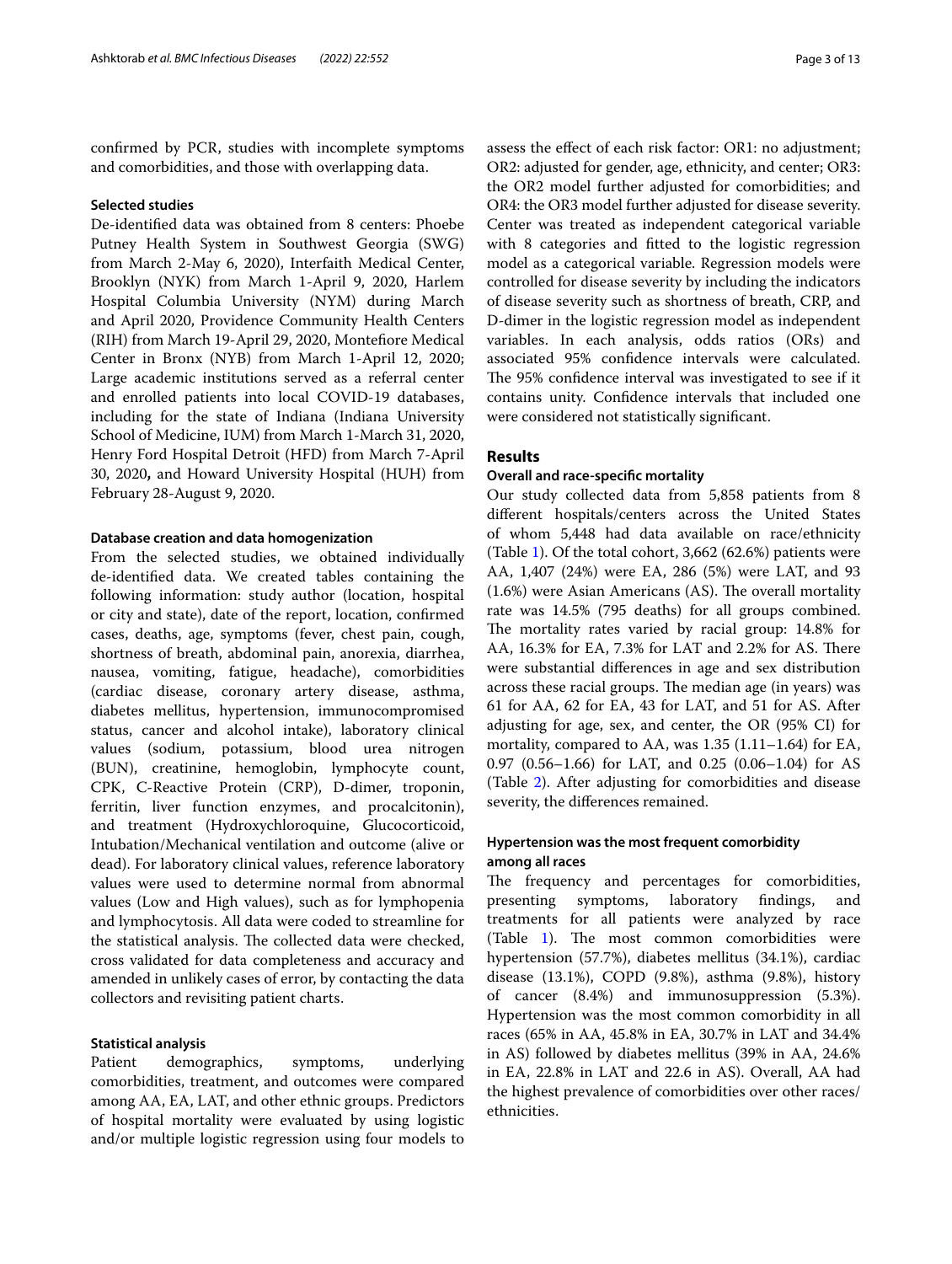# <span id="page-3-0"></span>**Table 1** Demographics, Clinical Manifestations and Comorbidities of COVID-19 patients

|                                                          | African-Americans | <b>European-Americans</b> | <b>Latin-Americans</b> | <b>Asian-Americans</b> |
|----------------------------------------------------------|-------------------|---------------------------|------------------------|------------------------|
| Discharge status, demographic and anthropometric indices |                   |                           |                        |                        |
| Discharge status ( $n = 5448$ )                          | 3662              | 1407                      | 286                    | 93                     |
| Alive ( $n = 4653$ )                                     | 3120 (85.2)       | 1177 (83.7)               | 265 (92.7)             | 91 (97.8)              |
| Dead ( $n = 795$ )                                       | 542 (14.8)        | 230 (16.3)                | 21(7.3)                | 2(2.2)                 |
| $Sex (n = 5449)$                                         |                   |                           |                        |                        |
| Female ( $n = 2892$ )                                    | 1936 (52.9)       | 735 (52.2)                | 119 (41.5)             | 40(43)                 |
| Male ( $n = 2557$ )                                      | 1726 (47.1)       | 672 (47.8)                | 168 (58.5)             | 53 (57)                |
| Age ( $n = 5449$ )                                       | 3663              | 1407                      | 287                    | 93                     |
| (Median, interquartile range)                            | (61, 49, 71)      | (62, 48, 78)              | (43, 3058)             | (51, 40.5, 63)         |
| BMI ( $n = 5074$ )                                       |                   |                           |                        |                        |
| Normal ( $n = 1174$ )                                    | 699 (19.8)        | 388 (40.3)                | 60 (40.3)              | 27 (33.8)              |
| Overweight (n = 1321)                                    | 863 (24.4)        | 378 (28.9)                | 48 (32.2)              | 32(40)                 |
| Obese (n = 2579)                                         | 1976 (55.9)       | 541 (41.4)                | 41(27.5)               | 21(26.3)               |
| Admitting center ( $n = 5450$ )                          |                   |                           |                        |                        |
| Michigan-Detroit                                         | 2040 (55.7)       | 1172 (83.3)               | 14(4.9)                | 74 (79.6)              |
| NY-New York                                              | 466 (12.7)        | 0(0)                      | 0(0)                   | 0(0)                   |
| Indiana                                                  | 90(2.5)           | 37(2.6)                   | 7(2.4)                 | 5(5.4)                 |
| Rhode Island                                             | 0(0)              | 0(0)                      | 105 (36.6)             | 0(0)                   |
| NY-Bronx                                                 | 102(2.8)          | 69 (4.9)                  | 0(0)                   | 0(0)                   |
| NY-Manhattan                                             | 114(3.1)          | 1(0.1)                    | 58 (20.2)              | 11(11.8)               |
| DC-Howard                                                | 257(7)            | 26(1.8)                   | 103 (35.9)             | 1(1.1)                 |
| Georgia                                                  | 594 (16.2)        | 102(7.2)                  | 0(0)                   | 2(2.2)                 |
| Baseline comorbidities                                   |                   |                           |                        |                        |
| Cardiac disease ( $n = 4142$ )                           |                   |                           |                        |                        |
| No ( $n = 3596$ )                                        | 2379 (86.2)       | 1040 (86.9)               | 105 (95.5)             | 72 (96)                |
| Yes ( $n = 546$ )                                        | 381 (13.8)        | 157(13.1)                 | 5(4.5)                 | 3(4)                   |
| $COPD(n=4597)$                                           |                   |                           |                        |                        |
| No $(n = 4144)$                                          | 2673 (90.9)       | 1208 (87.5)               | 173 (94)               | 90 (97.8)              |
| Yes ( $n = 453$ )                                        | 267(9.1)          | 173 (12.5)                | 11(6)                  | 2(2.2)                 |
| Asthma ( $n = 4353$ )                                    |                   |                           |                        |                        |
| No ( $n = 3923$ )                                        | 2534 (88.9)       | 1240 (92.3)               | 67 (93.1)              | 82 (94.3)              |
| Yes $(n = 430)$                                          | 316 (11.1)        | 104(7.7)                  | 5(6.9)                 | 5(5.7)                 |
| Diabetes mellitus (n = 5440)                             |                   |                           |                        |                        |
| No ( $n = 3583$ )                                        | 2234 (61)         | 1060 (75.4)               | 217(77.2)              | 72 (77.4)              |
| Yes ( $n = 1857$ )                                       | 1426 (39)         | 346 (24.6)                | 64 (22.8)              | 21(22.6)               |
| Hypertension (n = 5437)                                  |                   |                           |                        |                        |
| No ( $n = 2296$ )                                        | 1279 (35)         | 762 (54.2)                | 194 (69.3)             | 61 (65.6)              |
| Yes $(n = 3141)$                                         | 2379 (65)         | 644 (45.8)                | 86 (30.7)              | 32 (34.4)              |
| History of cancer ( $n = 4308$ )                         |                   |                           |                        |                        |
| No ( $n = 3945$ )                                        | 2610 (92.4)       | 1235 (89.5)               | 20 (95.2)              | 80 (98.8)              |
| Yes ( $n = 363$ )                                        | 216(7.6)          | 145 (10.5)                | 1(4.8)                 | 1(1.2)                 |
| Immune suppression ( $n = 1948$ )                        |                   |                           |                        |                        |
| No $(n = 1843)$                                          | 1420 (94.4)       | 214 (92.2)                | 201 (98.5)             | 8(100)                 |
| Yes ( $n = 105$ )                                        | 84 (5.6)          | 18(7.8)                   | 3(1.5)                 | 0(0)                   |
| Presenting symptoms                                      |                   |                           |                        |                        |
| Fever ( $n = 5443$ )                                     |                   |                           |                        |                        |
| No ( $n = 3811$ )                                        | 2471 (67.5)       | 1141 (81.2)               | 130 (45.6)             | 69 (74.2)              |
| Yes ( $n = 1632$ )                                       | 1188 (32.5)       | 265 (18.8)                | 155 (54.4)             | 24 (25.8)              |
| Headache (n = 4274)                                      |                   |                           |                        |                        |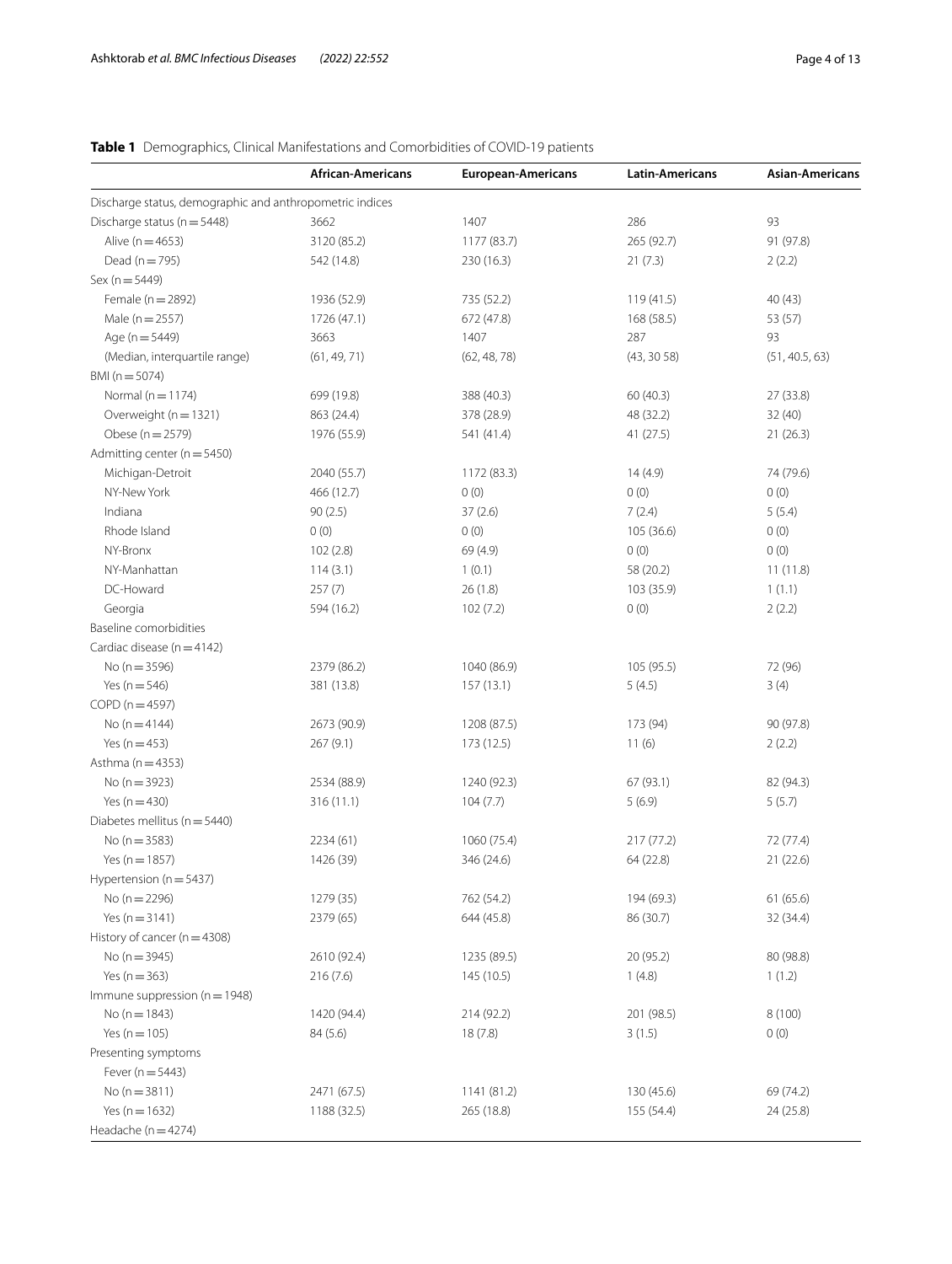# **Table 1** (continued)

|                                                  | <b>African-Americans</b> | <b>European-Americans</b> | <b>Latin-Americans</b> | Asian-Americans |
|--------------------------------------------------|--------------------------|---------------------------|------------------------|-----------------|
| No ( $n = 4109$ )                                | 2662 (97.3)              | 1317 (98.1)               | 56 (47.1)              | 74 (97.4)       |
| Yes ( $n = 165$ )                                | 74(2.7)                  | 26(1.9)                   | 63 (52.9)              | 2(2.6)          |
| Cough ( $n = 5260$ )                             |                          |                           |                        |                 |
| No ( $n = 3709$ )                                | 2395 (67.6)              | 1153 (82)                 | 94 (41.4)              | 67(81.7)        |
| Yes ( $n = 1551$ )                               | 1150 (32.4)              | 253 (18)                  | 133 (58.6)             | 15(18.3)        |
| Shortness of breath ( $n = 5156$ )               |                          |                           |                        |                 |
| No $(n = 3147)$                                  | 2056 (57.9)              | 966 (68.8)                | 62 (51.2)              | 63 (76.8)       |
| Yes ( $n = 2009$ )                               | 1492 (42.1)              | 439 (31.2)                | 59 (48.8)              | 19 (23.2)       |
| Chest pain ( $n = 4308$ )                        |                          |                           |                        |                 |
| No $(n=4125)$                                    | 2704 (95.7)              | 1321 (95.7)               | 19 (90.5)              | 81 (100)        |
| Yes ( $n = 183$ )                                | 122(4.3)                 | 59(4.3)                   | 2(9.5)                 | 0(0)            |
| Fatigue ( $n = 4696$ )                           |                          |                           |                        |                 |
| No $(n=4281)$                                    | 2905 (89.6)              | 1234 (95.4)               | 68 (80)                | 74 (97.4)       |
| Yes $(n = 415)$                                  | 336 (10.4)               | 60(4.6)                   | 17(20)                 | 2(2.6)          |
| Nausea ( $n = 4966$ )                            |                          |                           |                        |                 |
| No ( $n = 4694$ )                                | 3202 (93.4)              | 1303 (97.7)               | 108 (90)               | 81 (98.8)       |
| Yes $(n = 272)$                                  | 228(6.6)                 | 31(2.3)                   | 12(10)                 | 1(1.2)          |
| Vomiting ( $n = 4978$ )                          |                          |                           |                        |                 |
| No ( $n = 4798$ )                                | 3293 (95.8)              | 1312 (98.2)               | 113 (91.9)             | 80 (97.6)       |
| Yes ( $n = 180$ )                                | 144(4.2)                 | 24(1.8)                   | 10(8.1)                | 2(2.4)          |
| Abdominal pain (n = 5130)                        |                          |                           |                        |                 |
| No ( $n = 4950$ )                                | 3402 (96.2)              | 1311 (98.3)               | 145 (86.8)             | 92 (98.9)       |
| Yes ( $n = 180$ )                                | 135(3.8)                 | 22(1.7)                   | 22(13.2)               | 1(1.1)          |
| Diarrhea ( $n = 4637$ )                          |                          |                           |                        |                 |
| No ( $n = 4322$ )                                | 2833 (92.6)              | 1251 (95.9)               | 152 (84)               | 86 (94.5)       |
| Yes ( $n = 315$ )                                | 228 (7.4)                | 53 $(4.1)$                | 29(16)                 | 5(5.5)          |
| Anorexia ( $n = 5113$ )                          |                          |                           |                        |                 |
| No ( $n = 4853$ )                                | 3322 (94.4)              | 1307 (98.1)               | 137 (80.6)             | 87 (93.5)       |
| Yes ( $n = 260$ )                                | 196 (5.6)                | 25(1.9)                   | 33 (19.4)              | 6(6.5)          |
| Laboratory results (Median, interquartile range) |                          |                           |                        |                 |
| Hemoglobin ( $n = 2903$ )                        | 1872                     | 967                       | 20                     | 44              |
| Normal (n = 1158, 39.9)                          | 712 (38)                 | 415 (42.9)                | 13(65)                 | 18 (40.9)       |
| Low $(n = 1712, 59)$                             | 1135 (60.6)              | 544 (56.3)                | 7(35)                  | 26 (59.1)       |
| Elevated ( $n = 33, 1.1$ )                       | 25(1.3)                  | 8(0.8)                    | 0(0)                   | 0(0)            |
| Lymphocyte count ( $n = 3965$ )                  |                          |                           |                        |                 |
| Normal (n = 1627, 41)                            | 1187 (43.8)              | 354 (32.5)                | 67 (56.3)              | 19 (41.3)       |
| Low ( $n = 2276, 57.4$ )                         | 1480 (54.6)              | 724 (66.5)                | 45 (37.8)              | 27 (58.7)       |
| Elevated ( $n = 62, 1.6$ )                       | 44(1.6)                  | 11(1)                     | 7(5.9)                 | 0(0)            |
| $CPK(n = 1897)$                                  |                          |                           |                        |                 |
| Normal (n = 982, 51.8)                           |                          |                           |                        |                 |
| Elevated ( $n = 915, 48.2$ )                     | 499 (42.8)<br>666 (57.2) | 455 (65.8)<br>237 (34.2)  | 10 (90.9)              | 18(62.1)        |
|                                                  |                          |                           | 1(9.1)                 | 11(37.9)        |
| $CRP(n = 2980)$                                  |                          |                           |                        |                 |
| Normal ( $n = 187, 6.3$ )                        | 132 (6.6)                | 30(3.6)                   | 23 (21.3)              | 2(5.7)          |
| Elevated (n = 2793, 93.7)                        | 1880 (93.4)              | 795 (96.4)                | 85 (78.7)              | 33 (94.3)       |
| D-Dimer ( $n = 2679$ )                           |                          |                           |                        |                 |
| Normal (n = 449, 16.8)                           | 275 (15.6)               | 146 (18.6)                | 20(20)                 | 8(22.2)         |
| Elevated ( $n = 2230, 83.2$ )                    | 1484 (84.4)              | 638 (81.4)                | 80 (80)                | 28 (77.8)       |
| Troponin ( $n = 2867$ )                          |                          |                           |                        |                 |
| Normal (n = 1845, 64.4)                          | 1197 (63.5)              | 582 (64.8)                | 35 (81.4)              | 31 (75.6)       |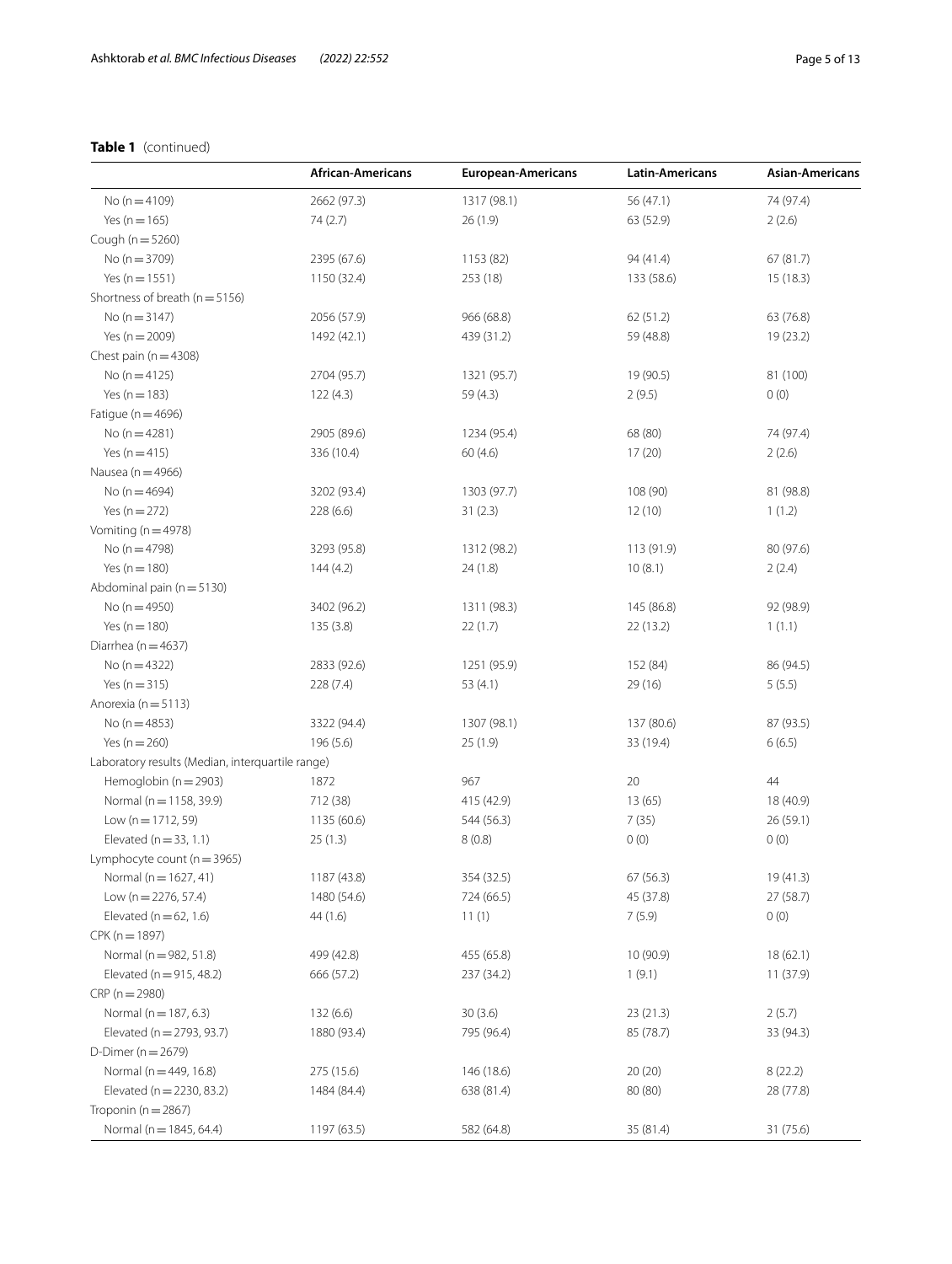# **Table 1** (continued)

|                                       | <b>African-Americans</b> | <b>European-Americans</b><br><b>Latin-Americans</b> |            | <b>Asian-Americans</b> |  |
|---------------------------------------|--------------------------|-----------------------------------------------------|------------|------------------------|--|
| Elevated ( $n = 1022, 35.6$ )         | 688 (36.5)               | 316 (35.2)                                          | 8(18.6)    | 10(24.4)               |  |
| Procalcitonin ( $n = 2941$ )          |                          |                                                     |            |                        |  |
| Normal (n = 1408, 47.9)               | 879 (43.8)               | 466 (59.4)                                          | 46 (40)    | 17(53.1)               |  |
| Elevated ( $n = 1533, 52.1$ )         | 1130 (56.2)              | 319 (40.6)                                          | 69 (60)    | 15 (46.9)              |  |
| Ferritin ( $n = 2914$ )               |                          |                                                     |            |                        |  |
| Normal (n = 862, 29.6)                | 511 (25.9)               | 314 (39)                                            | 28 (28.6)  | 9(24.3)                |  |
| Low $(n = 31, 1.1)$                   | 19(1)                    | 11(11.4)                                            | 0(0)       | 1(2.7)                 |  |
| Elevated ( $n = 2021, 69.4$ )         | 1443 (73.1)              | 481 (59.7)                                          | 70 (71.4)  | 27(73)                 |  |
| $LDH (n = 726)$                       |                          |                                                     |            |                        |  |
| Normal ( $n = 154, 21.2$ )            | 113 (19.9)               | 40 (33.6)                                           | 0(0)       | 1(16.7)                |  |
| Elevated ( $n = 572, 78.8$ )          | 454 (80.1)               | 79 (66.4)                                           | 34 (100)   | 5(83.3)                |  |
| $AST (n = 3356)$                      |                          |                                                     |            |                        |  |
| Normal ( $n = 1498$ (44.6)            | 996 (44.3)               | 433 (46.9)                                          | 55 (39)    | 14(31.8)               |  |
| Elevated ( $n = 1858, 55.4$ )         | 1251 (55.7)              | 491 (53.1)                                          | 86(61)     | 30(68.2)               |  |
| ALT $(n = 2760)$                      |                          |                                                     |            |                        |  |
| Normal ( $n = 2412, 87.4$ )           | 1533 (88.4)              | 767 (90.7)                                          | 81 (58.3)  | 31 (75.6)              |  |
| Elevated ( $n = 348, 12.6$ )          | 201 (11.6)               | 79 (9.3)                                            | 58 (41.7)  | 10(24.4)               |  |
| Interventions                         |                          |                                                     |            |                        |  |
| Glucocorticoids (n = 3419)            |                          |                                                     |            |                        |  |
| No ( $n = 1703$ )                     | 1249 (51.3)              | 364 (42.3)                                          | 82 (81.2)  | 8(33.3)                |  |
| Yes ( $n = 1716$ )                    | 1184 (48.7)              | 497 (57.7)                                          | 19 (18.8)  | 16(66.7)               |  |
| Mechanical Ventilation ( $n = 4944$ ) |                          |                                                     |            |                        |  |
| No $(n = 4262)$                       | 2816 (84.1)              | 1162 (89.5)                                         | 212 (96.8) | 72 (93.5)              |  |
| Yes ( $n = 682$ )                     | 533 (15.9)               | 137 (10.5)                                          | 7(3.2)     | 5(6.5)                 |  |

\*The total number for each variable in overall columns may not be the same due to missing/not collected values. *CAD* coronary artery disease

# **Shortness of Breath (SOB) was the most frequent presenting symptoms among all races**

The most common presenting symptoms were shortness of breath (38.9%), cough (29.4%%), and fever  $(29.9\%)$ . The main GI symptoms were diarrhea  $(6.7\%)$ , nausea (5.4%), vomiting (3.6%), and abdominal pain (3.5%). Overall diarrhea was the most common GI symptom among all the races (7.4% in AA, 4.1% in EA, 16% in LAT and 5.5% in AS) followed by nausea (6.6% in AA, 2.3% in EA, 10% in LAT and 1.2% in AS) except for LAT where the second most common symptom was abdominal pain (13.2%) and AS for whom vomiting was second (2.4%). In aggregate, LAT patients had the highest prevalence of symptoms over other races/ ethnicities.

# **Infammatory serum markers were commonly elevated among all races**

Measurements of systemic infammation, such as CRP, D-dimer, procalcitonin, and ferritin were elevated in the majority of hospitalized COVID-19 patients irrespective of race/ethnicity (Table [1](#page-3-0)). Other commonly afected laboratory values included: presence of anemia and lymphocytopenia, elevated CPK and troponin, elevated LDH, and elevated AST but not ALT. Among races/ ethnicities, AA had the highest prevalence of increased serum inflammatory markers.

#### **Predictors of mortality**

Age was a very strong predictor of mortality from COVID-19 (Table [2](#page-6-0)). Compared to individuals < 35 years of age, those who were  $>$  = 75 years were at substantially higher risk of death with an OR2 (95% CI) of 10.13 (6.40–16.0). This association remained strong even after adjustment for baseline comorbidities, with OR3 (95% CI) of 7.43 (4.64–11.89). Other demographic predictors of mortality were male sex  $(OR2 = 1.48, 1.26 - 1.74)$  and EA background ( $OR2 = 1.35$ , 1.11–1.64) and patients in New York (OR2: 3.78, 2.94–4.86) compared to other geographic locations. Several baseline comorbidities were associated with increased risk of death, including presence of cardiac disease  $(OR = 1.55, 1.22 - 1.96)$ , COPD  $(OR = 1.62, 1.25-2.08)$ , or diabetes mellitus  $(OR = 1.59, 1.26 - 1.75)$ , and use of immunosuppression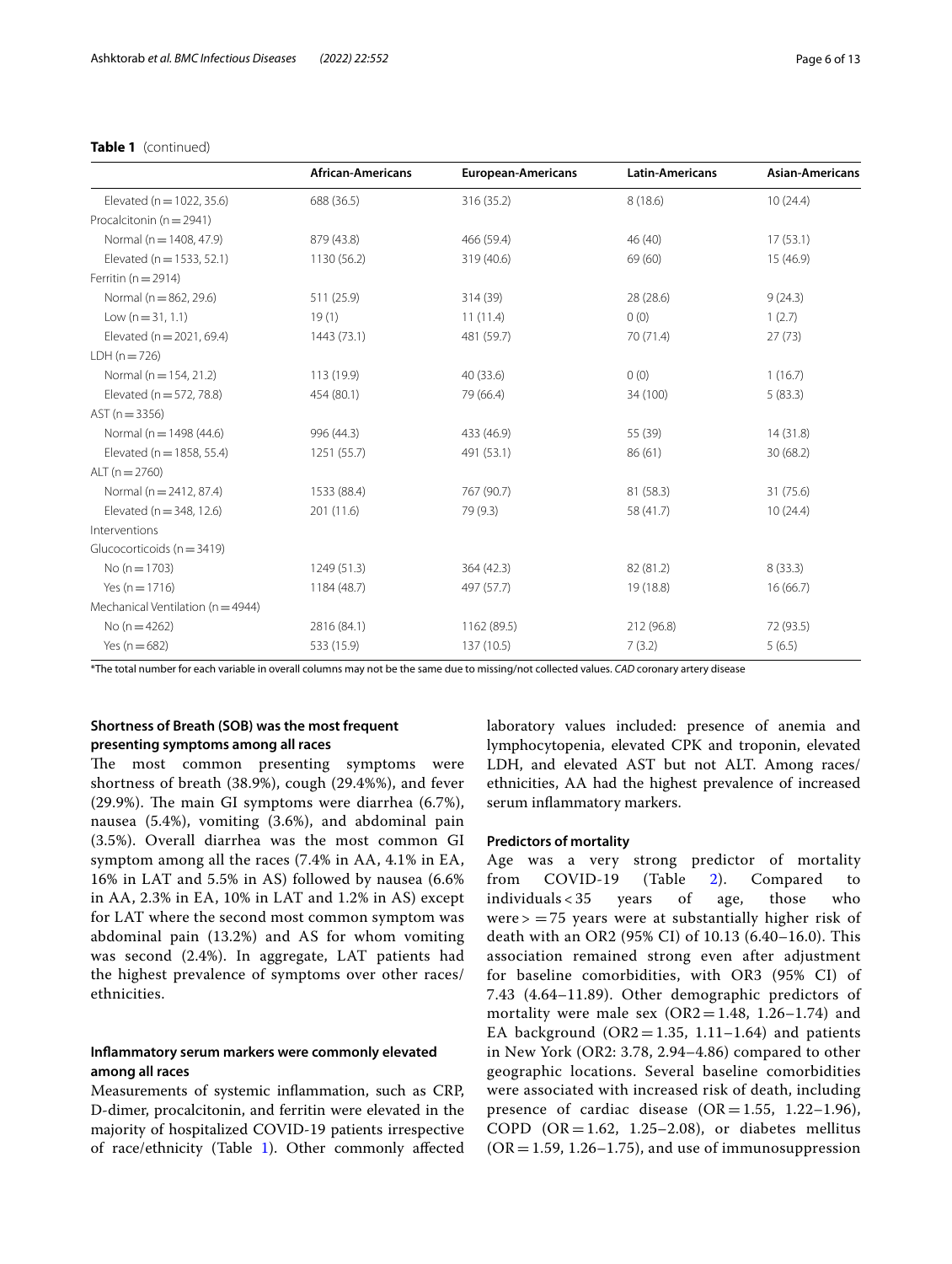<span id="page-6-0"></span>**Table 2** Predictors of mortality and Odds Ratios for mortality were generated on raw data (OR1), after adjustment for Gender/Age/ Center/Ethnicity (OR2), after adjustment for Comorbidities (OR3) and after adjustment for disease severity (Shortness of breath/CRP/Ddimer, OR4)

|                                   | Alive N (%) | Dead N (%) | OR 1 (95% CI)       | OR 2 (95% CI)       | OR 3 (95% CI)       | OR 4 (95% CI)       |
|-----------------------------------|-------------|------------|---------------------|---------------------|---------------------|---------------------|
| Age ( $n = 5852$ )                |             |            |                     |                     |                     |                     |
| $<$ 35 (n = 652)                  | 631 (12.6)  | 21(2.5)    |                     |                     |                     |                     |
| 35 to 44 ( $n = 612$ )            | 581 (11.6)  | 31(3.7)    | $1.60(0.91 - 2.82)$ | 1.38                | $1.26(0.71 - 2.25)$ | $0.60(0.23 - 1.55)$ |
| 45 to 54 (n = 937)                | 878(17.5)   | 59 (7.1)   | $2.02(1,21-3.36)$   | 1.64                | $1.40(0.82 - 2.36)$ | $0.84(0.37 - 1.88)$ |
| 55 to 64 (n = 1264)               | 1145 (22.8) | 119 (14.3) | 3.12 (1.94-5.02)    | 2.34                | $1.84(1.13 - 3.01)$ | $0.87(0.40 - 1.86)$ |
| 65 to 74 (n = 1169)               | 951 (18.9)  | 218 (26.2) | 6.89 (4.35-10.90)   | 5.03                | $3.77(2.34 - 6.08)$ | 2.39 (1.14-4.99)    |
| $\geq$ 75 (n = 1218)              | 835 (16.6)  | 383 (46.1) | 13.78 (8.78-21.64)  | 10.13               | 7.43 (4.64-11.89)   | 4.24 (2.04-8.80)    |
| $Sex (n = 5852)$                  |             |            |                     |                     |                     |                     |
| Female (n = 3087)                 | 2726 (54.3) | 361 (43.4) |                     |                     |                     |                     |
| Male ( $n = 2765$ )               | 2295 (45.7) | 470 (56.6) | $1.55(1.33 - 1.79)$ | $1.48(1.26 - 1.74)$ | $1.49(1.27 - 1.76)$ | $1.47(1.17 - 1.84)$ |
| Admitting center (n = 5853)       |             |            |                     |                     |                     |                     |
| Detroit ( $n = 3674$ )            | 3267 (65.1) | 407 (49)   |                     |                     |                     |                     |
| New York ( $n = 468$ )            | 316(6.3)    | 152 (18.3) | $1.56(1.24 - 1.95)$ | 3.78                | $4.02(3.13 - 5.18)$ |                     |
| Indiana ( $n = 140$ )             | 118(2.3)    | 22(2.6)    | $3.86(3.10-4.80)$   | 1.48                | $1.44(0.88 - 2.36)$ |                     |
| Rhode Island ( $n = 105$ )        | 105(2.1)    | 0(0)       | $1.49(0.93 - 2.38)$ | .000                | $00\,$              |                     |
| Bronx ( $n = 171$ )               | 133(2.6)    | 38 (4.6)   | $0.00(0.00 - 0.00)$ | 2.25                | 2.14 (1.44-3.19)    |                     |
| Manhattan ( $n = 184$ )           | 152(3)      | 32(3.9)    | $2.29(1.57 - 3.33)$ | 1.54                | $1.59(1.01 - 2.50)$ | $1.32(0.62 - 2.82)$ |
| Howard ( $n = 399$ )              | 335 (6.7)   | 64(7.7)    | $1.69(1.13 - 2.50)$ | 1.93                | $1.88(1.35 - 2.62)$ | $1.53(1.01 - 2.31)$ |
| Georgia ( $n = 712$ )             | 596 (11.9)  | 116(14)    | $1.53(1.15 - 2.04)$ | 1.55                | $1.52(1.19 - 1.94)$ | $1.12(0.81 - 1.56)$ |
| Ethnicity ( $n = 5448$ )          |             |            |                     |                     |                     |                     |
| African American (n = 3662)       |             |            |                     |                     |                     |                     |
| European American (n = 1407)      | 3120 (67.1) | 542 (68.2) | $1.12(0.95 - 1.33)$ | 1.35                | $1.45(1.19-1.77)$   | $1.47(1.15 - 1.88)$ |
| Latin ( $n = 286$ )               | 1177(25.3)  | 230 (28.9) | $0.45(0.29 - 0.71)$ | .97                 | $1.06(0.61 - 1.83)$ | $0.82(0.33 - 2.02)$ |
| Asian ( $n = 93$ )                | 265(5.7)    | 21(2.6)    | $0.12(0.3 - 0.51)$  | .25                 | $0.27(0.06 - 1.13)$ | 00                  |
| BMI (n = 5073)                    |             |            |                     |                     |                     |                     |
| Normal ( $n = 1174$ )             | 946 (22)    | 228 (29.3) |                     |                     |                     |                     |
| Overweight (n = 1320)             | 1101 (25.6) | 219 (28.2) | $0.82(0.67 - 1.01)$ | .93                 |                     |                     |
| Obese (n = 2579)                  | 2249 (52.4) | 330 (42.5) | $0.60(0.50 - 0.73)$ | 1.02                |                     |                     |
| Baseline comorbidities            |             |            |                     |                     |                     |                     |
| Cardiac Disease (n = 4141)        |             |            |                     |                     |                     |                     |
| No ( $n = 3595$ )                 | 3148 (88.6) | 447 (76)   |                     |                     |                     |                     |
| Yes ( $n = 546$ )                 | 405 (11.4)  | 141 (24)   | 2.45 (197-3.04)     | $1.55(1.22 - 1.96)$ |                     |                     |
| $COPD(n=4597)$                    |             |            |                     |                     |                     |                     |
| No ( $n = 4144$ )                 | 3675 (91.5) | 469 (80.9) |                     |                     |                     |                     |
| Yes ( $n = 453$ )                 | 342 (8.5)   | 111(19.1)  | $2.54(2.01 - 3.21)$ | $1.62(1.25 - 2.08)$ |                     |                     |
| Asthma ( $n = 4353$ )             |             |            |                     |                     |                     |                     |
| No ( $n = 3923$ )                 | 3412 (89.9) | 511 (91.6) |                     |                     |                     |                     |
| Yes $(n = 430)$                   | 383 (10.1)  | 47 (8.4)   | $0.81(0.59 - 1.12)$ | $1.01(0.72 - 1.42)$ |                     |                     |
| Diabetes Mellitus (n = 5436)      |             |            |                     |                     |                     |                     |
| No ( $n = 2295$ )                 | 2073 (44.7) | 222 (28)   |                     |                     |                     |                     |
| Yes ( $n = 3141$ )                | 2569 (55.3) | 572 (72)   | $1.83(1.57 - 2.14)$ | $1.59(1.26 - 1.75)$ |                     |                     |
| Hypertension $(n = 4308)$         |             |            |                     |                     |                     |                     |
| No ( $n = 3945$ )                 | 3469 (92.3) | 476 (86.9) |                     |                     |                     |                     |
| Yes ( $n = 363$ )                 | 291 (7.7)   | 72 (13.1)  | $2.07(1.76 - 2.45)$ | $1.26(1.05 - 1.53)$ |                     |                     |
| History of cancer ( $n = 4308$ )  |             |            |                     |                     |                     |                     |
| No ( $n = 3945$ )                 | 3469 (92.3) | 476 (86.9) |                     |                     |                     |                     |
| Yes ( $n = 363$ )                 | 291 (7.7)   | 72 (13.1)  | $1.73(1.12 - 2.68)$ | $0.97(0.72 - 1.30)$ |                     |                     |
| Immune suppression ( $n = 1947$ ) |             |            |                     |                     |                     |                     |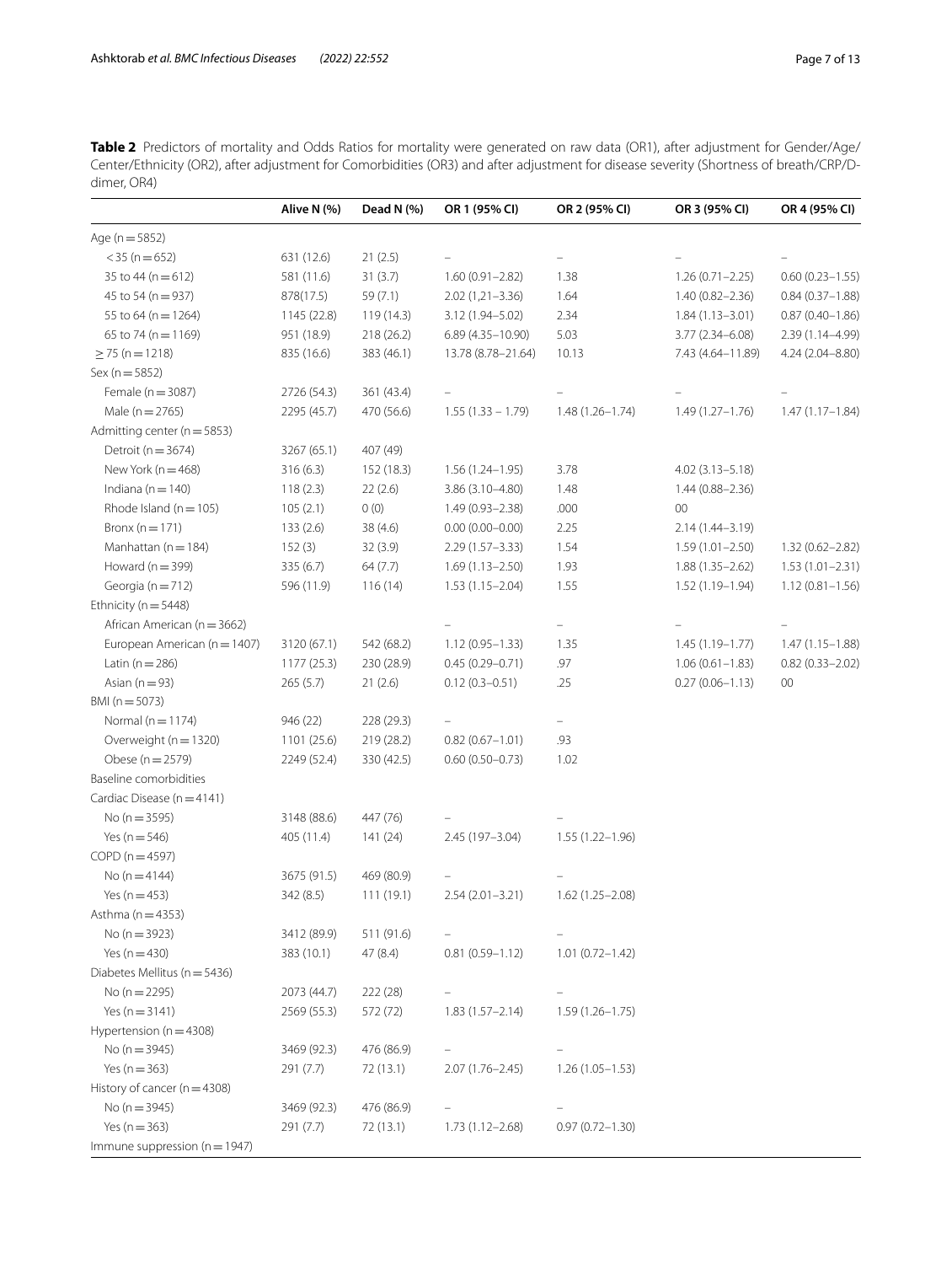# **Table 2** (continued)

|                                                                                | Alive N (%) | Dead N (%) | OR 1 (95% CI)       | OR 2 (95% CI)       | OR 3 (95% CI)       | OR 4 (95% CI)    |
|--------------------------------------------------------------------------------|-------------|------------|---------------------|---------------------|---------------------|------------------|
| No ( $n = 1842$ )                                                              | 1484 (95.3) | 358 (92)   |                     |                     |                     |                  |
| Yes ( $n = 105$ )                                                              | 74 (4.7)    | 31(8)      | $1.73(1.12 - 2.68)$ | $1.7(1.12 - 2.79)$  |                     |                  |
| Presenting symptoms                                                            |             |            |                     |                     |                     |                  |
| Fever ( $n = 5442$ )                                                           |             |            |                     |                     |                     |                  |
| No $(n = 3810)$                                                                | 3269 (70.3) | 541 (68.1) |                     |                     |                     |                  |
| Yes ( $n = 1632$ )                                                             | 1379 (29.7) | 253 (31.9) | $1.10(0.94 - 1.30)$ | $0.84(0.69 - 1.02)$ |                     |                  |
| Headache ( $n = 4274$ )                                                        |             |            |                     |                     |                     |                  |
| No ( $n = 4109$ )                                                              | 3859 (95.8) | 520 (98.9) |                     |                     |                     |                  |
| Yes ( $n = 165$ )                                                              | 159 (4.2)   | 6(1.1)     | $0.26(0.11-0.59)$   | $0.49(0.20 - 1.21)$ |                     |                  |
| Cough (n = 5259)                                                               |             |            |                     |                     |                     |                  |
| No ( $n = 3708$ )                                                              | 3188 (70.9) | 520 (68.2) |                     |                     |                     |                  |
| Yes ( $n = 1551$ )                                                             | 1309 (29.1) | 242 (31.8) | $1.13(0.96 - 1.33)$ | $0.89(0.72 - 1.10)$ |                     |                  |
| Shortness of breath ( $n = 5155$ )                                             |             |            |                     |                     |                     |                  |
| No $(n = 3146)$                                                                | 2811 (64)   | 335 (43.9) |                     |                     |                     |                  |
| Yes ( $n = 2009$ )                                                             | 1581 (36)   | 428 (56.1) | $2.27(1.94 - 2.65)$ | $1.91(1.61 - 2.28)$ | $1.81(1.43 - 2.28)$ | 1.92 (1.53-2.40) |
| Chest pain ( $n = 4308$ )                                                      |             |            |                     |                     |                     |                  |
| No $(n = 4125)$                                                                | 3594 (95.6) | 531 (96.9) |                     |                     |                     |                  |
| Yes ( $n = 183$ )                                                              | 166(4.4)    | 17(3.1)    | $0.69(0.41 - 1.15)$ | $0.81(0.47 - 1.40)$ |                     |                  |
| Fatique ( $n = 4695$ )                                                         |             |            |                     |                     |                     |                  |
| No ( $n = 4280$ )                                                              | 3691 (91.6) | 589 (88.3) |                     |                     |                     |                  |
| Yes $(n = 415)$                                                                | 337 (8.4)   | 78 (11.7)  | $1.45(1.11-1.88)$   | $0.68(0.50 - 0.93)$ |                     |                  |
| Nausea ( $n = 4965$ )                                                          |             |            |                     |                     |                     |                  |
| No ( $n = 4693$ )                                                              | 4018 (94.6) | 675 (94)   |                     |                     |                     |                  |
| Yes ( $n = 272$ )                                                              | 229 (5.4)   | 43 (6)     | $1.11(0.79 - 1.56)$ | $0.74(0.51 - 1.08)$ |                     |                  |
| Vomiting ( $n = 4977$ )                                                        |             |            |                     |                     |                     |                  |
| No ( $n = 4797$ )                                                              | 4095 (96.2) | 702 (97.5) |                     |                     |                     |                  |
| Yes ( $n = 180$ )                                                              | 162(3.8)    | 18(2.5)    | $0.64(0.39 - 1.06)$ | $0.65(0.39 - 1.11)$ |                     |                  |
| Abdominal pain ( $n = 5129$ )                                                  |             |            |                     |                     |                     |                  |
| No ( $n = 4949$ )                                                              | 4222 (96.3) | 727 (97.7) |                     |                     |                     |                  |
| Yes ( $n = 180$ )                                                              | 163(3.7)    | 17(2.3)    | $0.60(0.36 - 1.00)$ | $0.58(0.34 - 0.99)$ |                     |                  |
| Diarrhea ( $n = 4636$ )                                                        |             |            |                     |                     |                     |                  |
| No $(n=4321)$                                                                  | 3707 (93.6) | 614 (90.7) |                     |                     |                     |                  |
| Yes ( $n = 315$ )                                                              | 252(6.4)    | 63(9.3)    | $1.50(1.13 - 2.01)$ | $1.05(0.75 - 1.46)$ |                     |                  |
| Anorexia (n = 5112)                                                            |             |            |                     |                     |                     |                  |
| No ( $n = 4852$ )                                                              | 4154 (95.1) | 698 (94.1) |                     |                     |                     |                  |
| Yes (n $=$ 260)                                                                | 216 (4.9)   | 44 (5.9)   | $1.21(0.86 - 1.69)$ | $0.92(0.63 - 1.35)$ |                     |                  |
| Laboratory Results (quartiles determined based on the entire study population; |             |            |                     |                     |                     |                  |
| Hemoglobin ( $n = 2903$ )                                                      |             |            |                     |                     |                     |                  |
| Normal ( $n = 1158$ )                                                          | 1010 (40.8) | 148 (34.8) |                     |                     |                     |                  |
| Low $(n = 1712)$                                                               | 1441 (58.2) | 271 (63.8) | $1.28(1.03 - 1.59)$ | $1.23(0.97 - 1.56)$ |                     |                  |
| Elevated ( $n = 33$ )                                                          | 27(1.1)     | 6(1.4)     | $1.52(0.62 - 3.74)$ | $1.61(0.62 - 4.18)$ |                     |                  |
| Lymphocyte count ( $n = 3965$ )                                                |             |            |                     |                     |                     |                  |
| Normal ( $n = 1627$ )                                                          | 1463 (43.5) | 164 (27.3) |                     |                     |                     |                  |
| Low $(n = 2276)$                                                               | 1857 (55.2) | 419 (69.8) | $2.01(1.65 - 2.44)$ | $1.63(1.32 - 2.00)$ |                     |                  |
| Elevated ( $n = 62$ )                                                          | 45 (1.3)    | 17(2.8)    | $3.37(1.88 - 6.02)$ | $2.53(1.35 - 4.75)$ |                     |                  |
| $CPK(n = 1897)$                                                                |             |            |                     |                     |                     |                  |
| Normal ( $n = 982$ )                                                           | 826 (53.1)  | 156 (45.9) |                     |                     |                     |                  |
| Elevated ( $n = 915$ )                                                         | 731 (46.9)  | 184 (54.1) | $1.33(1.05 - 1.68)$ | $1.60(1.23 - 2.09)$ |                     |                  |
| $CRP(n = 2980)$                                                                |             |            |                     |                     |                     |                  |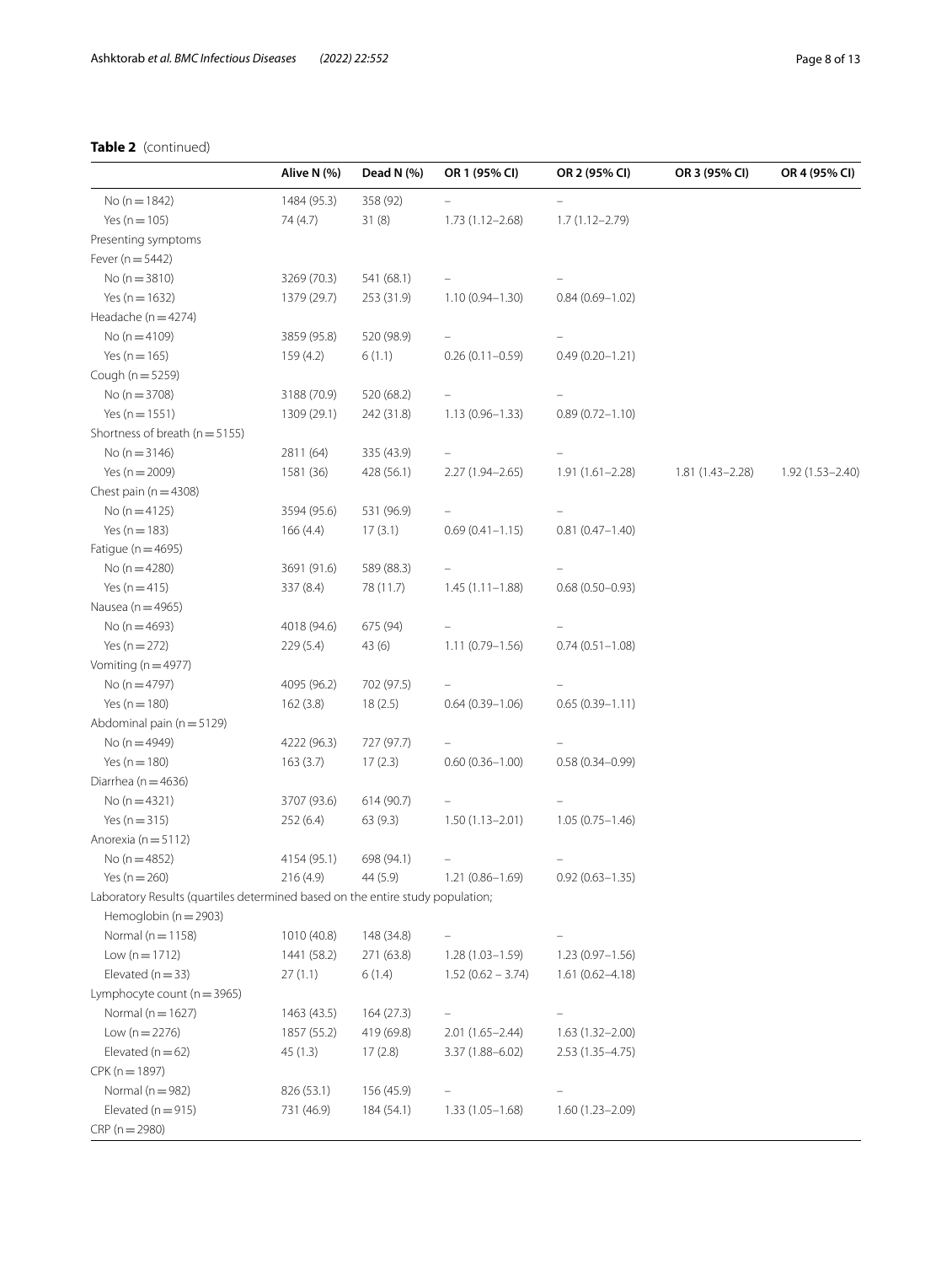# **Table 2** (continued)

|                                       | Alive N (%) | Dead N (%) | OR 1 (95% CI)       | OR 2 (95% CI)       | OR 3 (95% CI)       | OR 4 (95% CI)      |
|---------------------------------------|-------------|------------|---------------------|---------------------|---------------------|--------------------|
| Normal ( $n = 187$ )                  | 176(7.2)    | 11(2.1)    |                     |                     |                     |                    |
| Elevated ( $n = 2793$ )               | 2279 (92.8) | 514 (97.9) | 3.60 (1.94-6.68)    | $4.00(2.06 - 7.75)$ | 3.39 (1.60-7.17)    | 2.78 (1.35 - 5.73) |
| D-Dimer ( $n = 2679$ )                |             |            |                     |                     |                     |                    |
| Normal ( $n = 449$ )                  | 433 (19.7)  | 16(3.3)    |                     |                     |                     |                    |
| Elevated ( $n = 2230$ )               | 1765 (80.3) | 465 (96.7) | 7.31 (4.28-11.8)    | 4.75 (2.82-8.02)    | $4.15(2.44 - 7.05)$ | 4.25 (2.50-7.21)   |
| Troponin ( $n = 2867$ )               |             |            |                     |                     |                     |                    |
| Normal ( $n = 1845$ )                 | 1686 (70.9) | 159 (32.6) |                     |                     |                     |                    |
| Elevated ( $n = 1022$ )               | 693 (29.1)  | 329 (67.4) | $5.03(4.08 - 6.20)$ | $4.12(3.26 - 5.22)$ |                     |                    |
| Procalcitonin (n = 2491)              |             |            |                     |                     |                     |                    |
| Normal ( $n = 1408$ )                 | 1266 (62.9) | 142 (25.8) |                     |                     |                     |                    |
| Elevated ( $n = 1533$ )               | 1125(47.1)  | 408 (74.2) | $3.23(2.62 - 3.97)$ | 3.86 (3.04-4.90)    |                     |                    |
| Ferritin ( $n = 2914$ )               |             |            |                     |                     |                     |                    |
| Normal ( $n = 862$ )                  | 769 (32.1)  | 93 (17.9)  |                     |                     |                     |                    |
| Elevated ( $n = 2021$ )               | 1598 (66.8) | 423 (81.2) | $2.18(1.72 - 2.78)$ | 2.32 (1.79-3.02)    |                     |                    |
| Low $(n=31)$                          | 26(1.1)     | 5(1)       | $1.59(0.59 - 4.24)$ | $2.17(0.76 - 6.22)$ |                     |                    |
| $LDH (n = 726)$                       |             |            |                     |                     |                     |                    |
| Normal ( $n = 154$ )                  | 141 (23.7)  | 13(10)     |                     |                     |                     |                    |
| Elevated ( $n = 572$ )                | 455 (76.3)  | 117 (90)   | 2.78 (1.52-5.09)    | 3.36 (1.77 - 6.37)  |                     |                    |
| $AST (n = 3356)$                      |             |            |                     |                     |                     |                    |
| Normal ( $n = 1498$ )                 | 1335 (48.4) | 163 (27.2) |                     |                     |                     |                    |
| Elevated ( $n = 1858$ )               | 1421 (51.6) | 437 (72.8) | 2.51 (2.07-3.06)    | $2.63(2.13 - 3.24)$ |                     |                    |
| ALT $(n = 2760)$                      |             |            |                     |                     |                     |                    |
| Normal ( $n = 2412$ )                 | 2004 (87.9) | 163 (27.2) |                     |                     |                     |                    |
| Elevated ( $n = 348$ )                | 277(12.1)   | 437 (72.8) |                     |                     |                     |                    |
| Interventions                         |             |            |                     |                     |                     |                    |
| Glucocorticoids ( $n = 3418$ )        |             |            |                     |                     |                     |                    |
| No ( $n = 1702$ )                     | 1424 (52.9) | 278 (38.4) |                     |                     |                     |                    |
| Yes ( $n = 1716$ )                    | 1270 (47.1) | 446 (61.6) | $1.79(1.52 - 2.12)$ | $1.96(1.61 - 2.39)$ |                     |                    |
| Mechanical Ventilation ( $n = 4943$ ) |             |            |                     |                     |                     |                    |
| No $(n=4261)$                         | 3942 (92.8) | 319 (45.8) |                     |                     |                     |                    |
| Yes ( $n = 682$ )                     | 305(7.2)    | 377 (54.2) | $15.2(12.6 - 18.4)$ | 15.44 (12.45-19.15) |                     |                    |

 $(OR = 1.7, 1.12-2.79)$ . Among presenting symptoms after adjusting demographics (OR2), comorbidities (OR3), only shortness of breath was associated with higher mortality, with OR (95% CI) of 1.91 (1.61–2.28). The presence of GI symptoms was not associated with mortality outcomes in this study. Several laboratory biomarkers were associated with increased risk of death, including elevated D-dimer  $(OR = 4.75, 2.82 - 8.02)$ , elevated troponin  $(OR = 4.12, 1.5)$ 3.26–5.22), lymphocytopenia  $(OR = 1.63, 1.32-2.00)$ or elevated lymphocytosis  $(OR = 2.53, 1.35-4.75)$ , elevated  $CPK$   $(OR = 1.60, 1.23-2.09)$ , elevated CRP  $(OR = 4.00, 2.06 - 7.75)$ , elevated procalcitonin  $(OR = 3.86, 3.04 - 4.90)$ , elevated ferritin  $(OR = 2.32, 1.04)$ 

1.79–3.02), elevated LDH (OR = 3.36, 1.77–6.37), and elevated AST ( $OR = 2.63$ , 2.13–3.24). As for treatment interventions, glucocorticoid use was associated with a OR of 1.96 (1.61–2.39) for mortality from COVID-19 after adjusting for age/gender/race/center. In patients receiving mechanical ventilation, the OR for COVID-19 mortality was 15.44 (12.45–9.15) (Table [2\)](#page-6-0).

# **Discussion**

The spectrum of COVID-19 disease ranges from asymptomatic to mild to severe, with the latter requiring hospitalization. In the early phases of the pandemic, severe COVID-19 disease often led to death. In this study, we collected data from 8 hospitals across the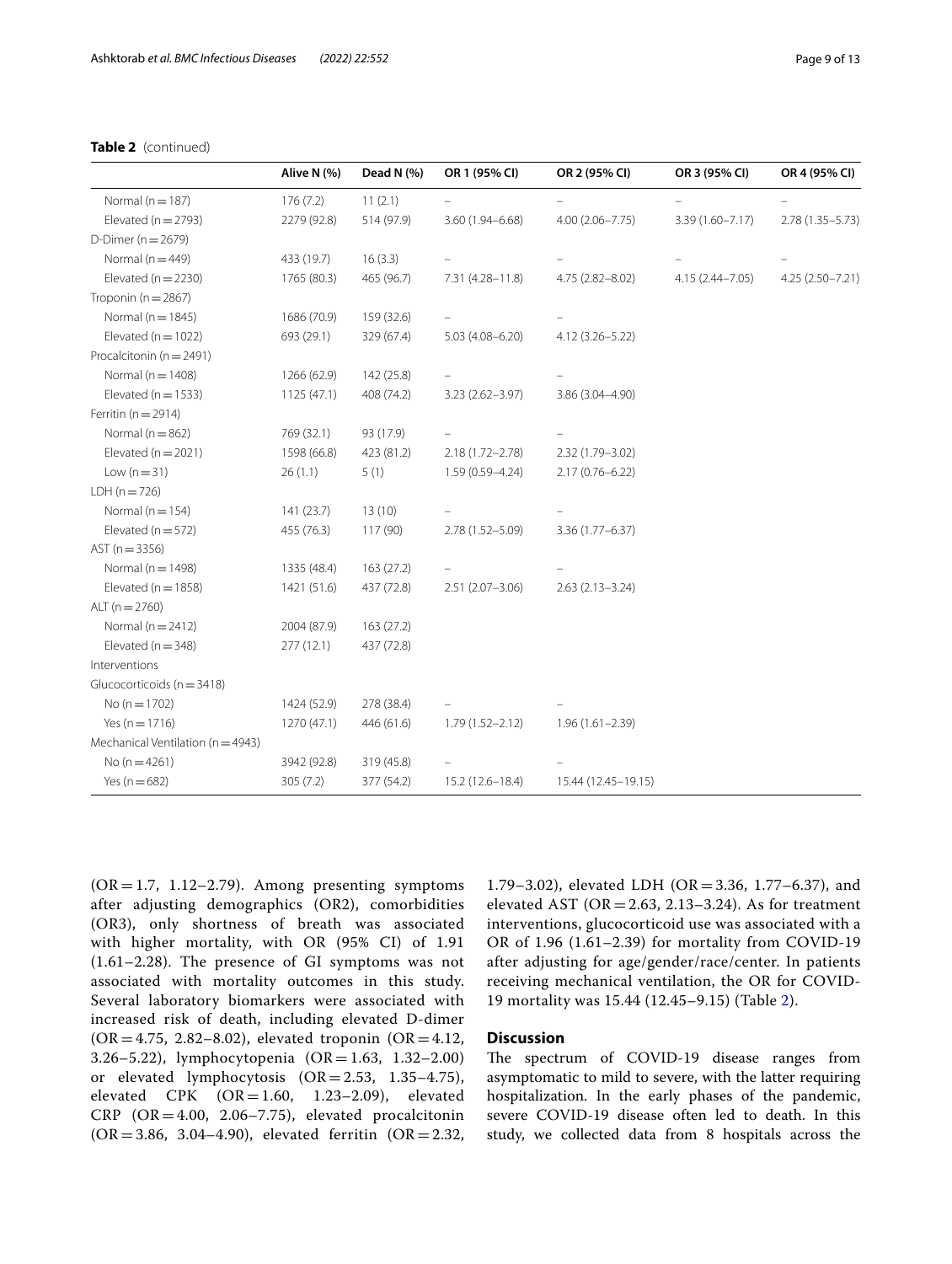US with the goal of characterizing overall features and predictors of COVID-19 mortality among racially and ethnically diverse population. Our cohort consisted of 65% AA, 24.9% EA, 5% LAT, and 1.6% AS patients, with an overall 14.5% mortality. Among this cohort, we identifed and verifed predictors of death from COVID-19, including older age, male sex, comorbidities such as cardiac disease, COPD, diabetes mellitus, hypertension, and immune suppression, and respiratory symptoms like shortness of breath. Many of these factors such as older age  $[16]$  $[16]$ , male sex  $[17]$  $[17]$ , African American race  $[16, 18]$  $[16, 18]$  $[16, 18]$  $[16, 18]$  $[16, 18]$ and presence of comorbidities [[16\]](#page-11-14) have been previously identifed in other studies for higher risk of mortality from COVID-19.

Although our cohort showed more females hospitalized, mortality was higher for males. This is consistent with other published data [[6,](#page-11-8) [19](#page-11-17), [20](#page-11-18)] and is likely due to gender diferences in the level of expression of ACE2 and TMPRSS2  $[17]$  $[17]$ . These two virulent factors are required by SARS-CoV-2 to gain entry into human cells for infection. EA had the highest mortality rate of 17% vs. 14.8% for AAs and 7.3% for LAT. Tis high death rate in EA (oldest group in our study) is further confrmed when OR for death were established for 6 age categories. The two age categories above 65 years maintained a high OR for death, even after multiple adjustments (Table [2](#page-6-0)). LAT were the youngest group in our study and had the lowest death rate of 7.3%. El Chaar et al.[[21\]](#page-11-19), reported increased death rates among AA and LAT in New York (Bronx—22.8% and Brooklyn—19.8%). These death rates are higher than our study results. This is probably secondary to the demographic variation of the locality, while ours consists of a large cohort that represents a national sample. The LAT patients in our study were the youngest and had the lowest mortality rate when compared to AA and EA. Greene et al. [[22\]](#page-11-20) reported decreasing age of SARS-CoV-2 positive patients in early versus later months of the pandemic, due primarily to increased testing and the fact that their study was on outpatients. When considering inpatients, as is the case in our study, we need to interpret the young age of the LAT as an indicator of higher exposure of this population, through living conditions and occupations in essential jobs that do not beneft from remote work protections that other populations have access to. This is further confrmed by the fact that EA in our cohort had the highest mortality which was associated with older age when compared to either one of the other racial groups. When adjusting for age, gender, and centers (OR2), EA had a higher OR of poor outcome when compared to AA, pointing to unknown genetic factors that might increase the risk of disease severity in this group.

Comorbidities also prove to be a risk factor for COVID-19 mortality. Primarily, a patient's susceptibility to SARS-CoV-2 may depend on a higher expression of ACE2, which has been found in patients with hypertension and cardiovascular disease [\[23\]](#page-11-21). Our study showed presence of pre-existing cardiovascular disease and hypertension was associated with poor out-comes in COVID-19 patients. Elevated plasma ACE2 activity is an independent predictor of major cardiac events associated with cardiovascular disease development, and ACE2 was found in carotid atherosclerosis and abdominal aortic aneurysm [[24,](#page-11-22) [25\]](#page-11-23). Another mechanism that could afect the cardiovascular and other body systems during the COVID-19 pandemic is the acute systemic infammatory response caused by the uncontrolled release of pro-inflammatory cytokines. The ACE2-related mechanism, Matrix-metalloproteinases control systems and cytokine levels are dysregulated in cardiovascular disease and COVID-19 [\[26](#page-11-24)]. This combined effect results in adverse clinical outcomes in COVID-19 patients with pre-existing cardiac diseases. Comorbid background allows progression of the disease to multi-system organ failure for eventual death of severe COVID-19 [\[27](#page-11-25)]. Comorbidities tend to be higher among AA populations, a set up for COVID-19 infection  $[16]$  $[16]$ . Here, these comorbidities also prove to be a risk factor for COVID-19 mortality. Comorbid background allows progression of the disease to multi-system organ failure for eventual death of severe COVID-19. Certain comorbidities such as asthma and diabetes mellitus lead to increased ACE2 and TMPRSS2 expression in lung cells [[28\]](#page-11-26). Published data demonstrate that AA have twice the rate of hospitalization for Covid-19 compared to Whites [\[16](#page-11-14)]. However, once hospitalized (meaning severe COVID-19), there is no diference in death rates based on two large studies [\[29,](#page-11-27) [30\]](#page-11-28). Interestingly, in our cohort, we observed the highest mortality among AA and EA. EA patients were older in our cohort, which may have contributed to excess deaths in this group, as age is a strong predictor of death from COVID-19. After we adjusted for comorbidities, AAs had the highest risk of COVID-19 death. We did not fnd any correlation BMI and COVID-19 death.

In this study, Mortality rates were higher among patients in New York compared to other geographic locations. The crude fatality rate was 9.2% overall and 32.1% among hospitalized patients. New York was at the forefront of this pandemic and had limited resources at the time of data accrual, which could explain the differences in mortality rate. The high OR for COVID-19 death in New York relative to other locations also likely reflects existing health disparity.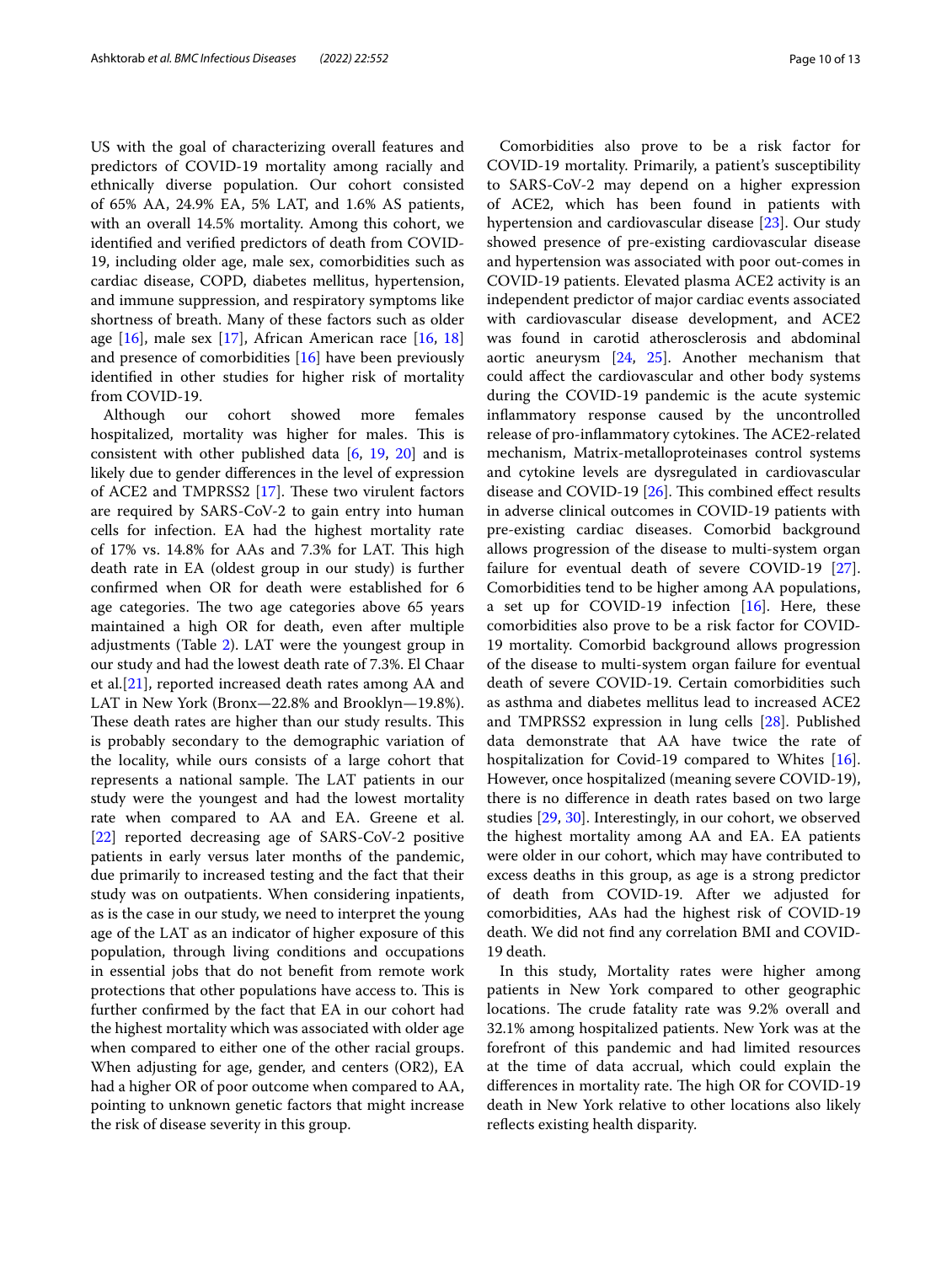There are mixed opinions regarding the usage of steroids in the treatment of COVID-19 patients. Glucocorticoid usage was associated with an increased risk of COVID-19 death in our cohort. This could be due to the inhibition of immune surveillance by corticosteroid leading to more persistent SARS-CoV-2 infection and higher viral load. While some studies have mentioned that glucocorticoids are used more routinely and are shown to be efective in treating severe COVID-19 patients and showed a reduction in the need for mechanical ventilation since the beginning of the pandemic  $[31, 32]$  $[31, 32]$  $[31, 32]$  $[31, 32]$ , other studies mentioned that corticosteroid use in critically ill COVID-19 patients was associated with a much higher case fatality rate [\[33,](#page-12-0) [34](#page-12-1)]. Glucocorticoid treatment delayed viral clearance and increase in secondary infections in COVID-19 patients of taking high doses or medium doses instead of low doses of glucocorticoids [\[31](#page-11-29), [33\]](#page-12-0). We recommend judicious use of glucocorticoids in mild to moderate COVID-19 patients.

One of the unique aspects of our study is the inclusion of serum biomarkers with comprehensive symptomatic, clinical, as well as racial and ethnic information. Anemia, as well as lymphopenia and lymphocytosis refect bone marrow efects due to acute viral infection. Anemia can exacerbate hypoxia among COVID-19 patients [[35\]](#page-12-2). COVID-19 is a systemic inflammatory disease, and we identifed several infammatory markers and acute phase reactants as risk, including C-reactive protein, procalcitonin, and ferritin. COVID-19 creates a prothrombotic milieu or results in a prothrombotic, and consistent with this, we noted high risk for death with elevation of D-dimers. SARS-CoV-2 can infect other organs besides the lung, as well as can cause secondary injury to organs as a result of respiratory failure [[35](#page-12-2)[–38](#page-12-3)]. We noted elevated risk of death from COVID-19 when patients had elevated troponins, indicating heart muscle damage. Heart muscle, as well as skeletal muscle, can release CPK and AST, and elevation of both individually was associated with increased risk of death. Liver infammation can occur with COVID-19, but may be a bystander efect that is not necessarily a contributor towards COVID-19 mortality [\[39](#page-12-4)]. In our cohort, we did not observe a risk of death with elevation of ALT, which is more specifc to the liver. Elevation of LDH, a marker of tissue damage from metabolic dysfunction, was also associated with risk of COVID-19 death.

We note some diferences in prevalence and frequency of clinical presentation of severe COVID-19 among hospitalized patients. AAs had the highest prevalence of comorbidities and infammatory markers, and LAT patients had the highest prevalence of symptoms. It is unclear why there might be diferences in presentation,

particularly for symptoms, between certain races/ ethnicities. While there is evidence that comorbidities may foster increased ACE2 and TMPRSS2 expression leading to higher chance for SARS-CoV-2 infection loads [\[28](#page-11-26)], it does not necessarily explain symptomology diferences. We do not know if there is biology behind the diferences or cultural.

This study has some limitations. That is retrospective and the fact that it involves areas in the US that were hit by the pandemic at different times. This might have affected our fndings as the New York area that was hit frst and hard by the pandemic displayed higher mortalities than other regions that might have had more time understanding and better managing COVID-19 patients for better outcome. There was a lack in some laboratory parameters such as LDH, CPK, and procalcitonin from all the centers. So, the analysis of these factors associated with outcomes probably sufered from confusion bias. However, the analyses were consistent with what was known elsewhere, and this external consistency has the beneft of increasing confdence that the data are robust. It is therefore believed that the main results, which are the overall and group mortality rates are plausible.

# **Conclusions**

Our study encompasses symptomatic, clinical, and biomarker associations among races/ethnicities for COVID-19 death. Our cohort was enriched for AA patients by virtue of the 8 hospitals that could provide information for this study. We identify and verify several aspects for risk of COVID-19 death, and enhance, and enrich the literature with simultaneous associations from serum biomarkers that can add to improve patient care for prediction of death from COVID-19. We recommend special attention is required in treating COVID-19 African American Population. Priority should be given to patients with elevated infammatory markers, preexisting conditions and elevated liver enzymes. We also recommend judicious use of glucocorticoids in mild to moderate COVID-19 hospitalized patients.

#### **Acknowledgements**

We would like to thank all covid patients participated in this study. We also would like to thank the funding agency. This project was supported (in part) by the National Institute on Minority Health and Health Disparities of the National Institutes of Health. We appreciate for the work of all healthcare provider in this COVID-19 pandemic.

#### **Author contributions**

Hassan Ashktorab & Hassan Brim designed the study and wrote the manuscript, John M. Carethers & Farin Kamangar, Fatimah Jackson reviewed and edited the paper; Antonio Pizuorno, Folake Adeleye, Maryam Mehdipour Dalivand, Adeyinka O. Laiyemo, Farshad Aduli, Zaki A. Sherif, Kibreab Angesom, Philip Oppong-Twene, Suryanarayana Reddy Challa, Nnaemeka Okorie, Esther S Moon, Edward Romos, Boubini Jones-Wonni, Abdoul Madjid Kone, Sheldon Rankine, Camelita Thrift, Chiamaka Ekwunazu, Derek Scholes, Abigail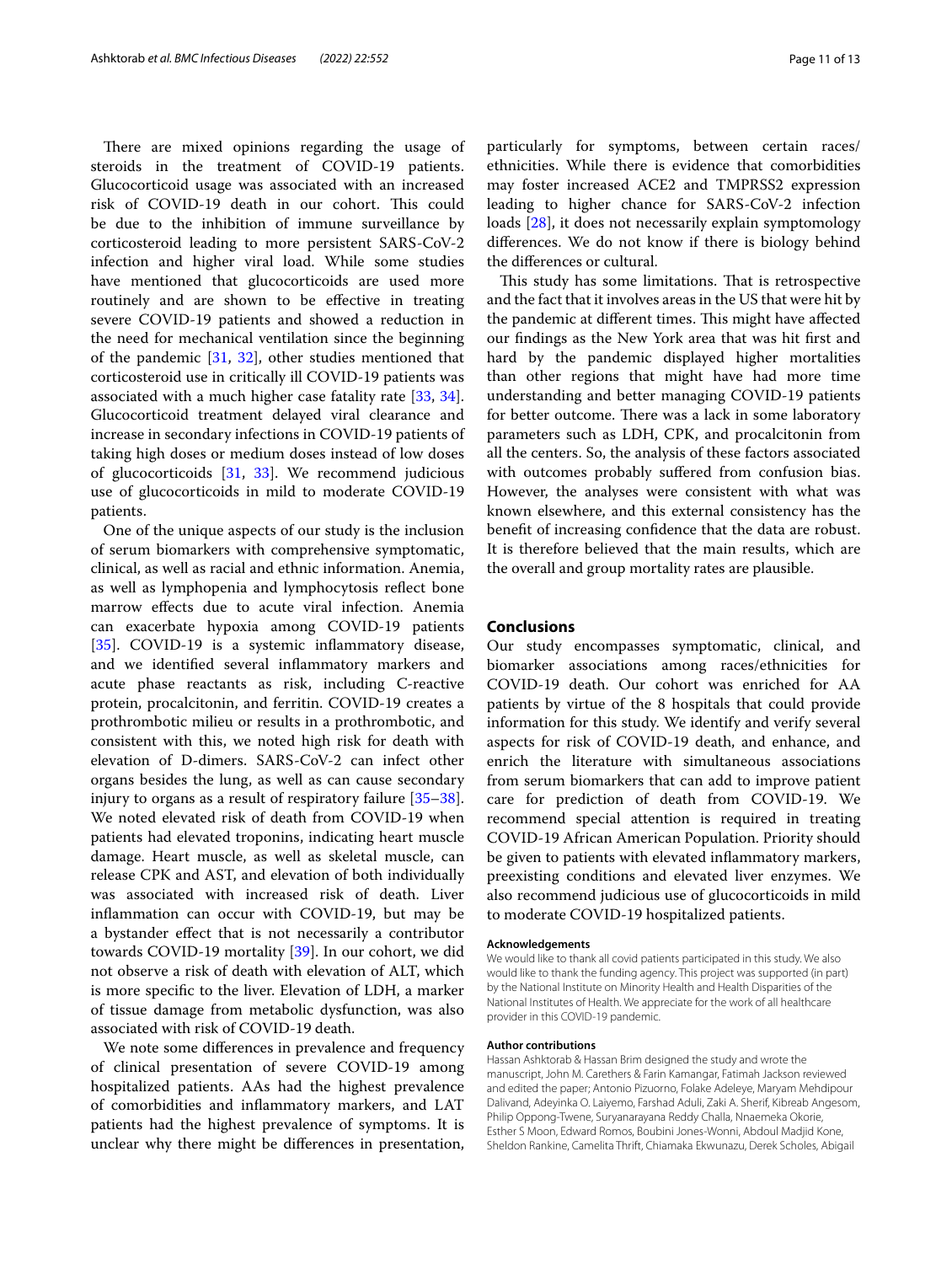Banson, Brianna Mitchell, Guttu Maskalo, Jillian Ross, Julencia Curtis, Rachel Kim, Geeta Ahuja, Chandler Gilliard, Joseph Mathew, Warren Gavin, Areeba Kara, Manuel Hache-Marliere, Leonidas Palaiodimos, Vishnu R Mani, Aleksandr Kalabin, Vijay Reddy Gayam, Pavani Reddy Garlapati, Joseph Miller, Lakshmi Gayathri Chirumamilla collected and analyzed the clinical data. Gholamreza Oskrochi performed statistical analysis. All authors read and approved the fnal manuscript.

#### **Funding**

This project was supported (in part) by the National Institute on Minority Health and Health Disparities of the National Institutes of Health under Award Number G12MD007597. The funders had no role in study design, data collection and analysis, decision to publish, or preparation of the manuscript.

#### **Availability of data and materials**

All data generated or analyzed during this study are included in this published article.

## **Declarations**

#### **Ethics approval and consent to participate**

This study was approved by Howard University Institutional Review Board (IRB) and the respective IRBs of all participating centers. This was a retrospective cohort study and patient consent was not required for data collection or analysis, as approved by the aforementioned institutional review board. All methods were performed in accordance with the relevant guidelines and regulations.

#### **Consent for publication**

Not applicable.

#### **Competing interests**

The authors declare that they have no competing interests.

#### **Author details**

<sup>1</sup> Department of Medicine, GI Division, Cancer Center, Howard University Hospital, 2041 Georgia Avenue, N.W., Washington, DC, USA. <sup>2</sup>Department of Pathology and Cancer Center, Department of Biochemistry & Molecular Biology, Howard University College of Medicine, Washington, DC, USA. 3 <sup>3</sup>College of Engineering and Technology, American University of the Middle East, Salmiya, Kuwait. <sup>4</sup> Division of General Internal Medicine and Geriatrics, Indiana University School of Medicine, Indianapolis, IN, USA. <sup>5</sup> Department of Medicine, Albert Einstein College of Medicine, Bronx, NY, USA. <sup>6</sup>Department of Trauma, Acute and Critical Care Surgery, Duke University Medical Center, Durham, NC, USA.<sup>7</sup> Dartment of Surgery, Columbia University College of Physicians and Surgeons at Harlem Hospital, New York, NY, USA. <sup>8</sup>Department of Medicine, Interfaith Medical Center, New York, NY, USA. Departments of Emergency Medicine and Internal Medicine, Henry Ford Hospital, Detroit, MI, USA. <sup>10</sup>Division of Gastroenterology and Hepatology, Department of Internal Medicine, Department of Human Genetics and Rogel Cancer Center, University of Michigan, Ann Arbor, MI, USA. <sup>11</sup> Department of Biology, School of Computer, Mathematical, and Natural Sciences, Morgan State University, Baltimore, MD, USA.

## Received: 13 November 2021 Accepted: 18 May 2022 Published online: 17 June 2022

#### **References**

- <span id="page-11-0"></span>1. COVID-19 Demographic and Economic Resources. 2020. [https://covid19.](https://covid19.census.gov/) [census.gov/](https://covid19.census.gov/). Accessed 11 Apr 2020.
- <span id="page-11-1"></span>2. Ashktorab H, et al. Racial disparity in gastrointestinal cancer risk. Gastroenterology. 2017;153(4):910–23.
- 3. Zavala VA, et al. Cancer health disparities in racial/ethnic minorities in the United States. Br J Cancer. 2021;124(2):315–32.
- <span id="page-11-2"></span>4. Ashktorab H, et al. Elevated liver enzymes, ferritin, C-reactive Protein, D-dimer, and age are predictive markers of outcomes among African American and Hispanic Patients with coronavirus disease 2019. Gastroenterology. 2021. [https://doi.org/10.1053/j.gastro.2021.03.043.](https://doi.org/10.1053/j.gastro.2021.03.043)
- <span id="page-11-3"></span>5. Yancy CW. COVID-19 and african americans. JAMA. 2020;323(19):1891–2.
- <span id="page-11-8"></span>6. Carethers JM. Rectifying COVID-19 disparities with treatment and vaccination. JCI insight. 2021. [https://doi.org/10.1172/jci.insight.147800.](https://doi.org/10.1172/jci.insight.147800)
- <span id="page-11-4"></span>7. Millett GA, et al. Assessing diferential impacts of COVID-19 on black communities. Ann Epidemiol. 2020;47:37–44.
- <span id="page-11-5"></span>8. COVID-19 Racial Data Tracker. 2021. [https://covidtracking.com/race.](https://covidtracking.com/race) Accessed 7 Mar 2021.
- <span id="page-11-6"></span>9. Anaele BI, Doran C, McIntire R. Visualizing COVID-19 mortality rates and African-American populations in the USA and Pennsylvania. J Racial Ethn Health Disparities. 2021;8(6):1356–63.
- <span id="page-11-7"></span>10. Richardson LD, Norris M. Access to health and health care: how race and ethnicity matter. Mount Sinai J Med. 2010;77(2):166–77.
- <span id="page-11-9"></span>11. Akinyemiju T, et al. Disparities in the prevalence of comorbidities among US adults by state Medicaid expansion status. Prev Med. 2016;88:196–202.
- <span id="page-11-10"></span>12. Carethers JM. Insights into disparities observed with COVID-19. J Intern Med. 2021;289(4):463–73.
- <span id="page-11-11"></span>13. Newman LA, Winn RA, Carethers JM. Similarities in risk for COVID-19 and cancer disparities. Clin Cancer Res. 2021;27(1):24–7.
- <span id="page-11-12"></span>14. Ashktorab H, et al. COVID-19 among African Americans and Hispanics: does gastrointestinal symptoms impact the outcome? World Journal of Clinical Cases. 2021;9(28):8374.
- <span id="page-11-13"></span>15. Palaiodimos L, et al. Severe obesity, increasing age and male sex are independently associated with worse in-hospital outcomes, and higher in-hospital mortality, in a cohort of patients with COVID-19 in the Bronx, New York. Metabolism. 2020;108: 154262.
- <span id="page-11-14"></span>16. Wiemers EE, et al. Disparities in vulnerability to complications from COVID-19 arising from disparities in preexisting conditions in the United States. Res Soc Stratif Mobil. 2020;69: 100553.
- <span id="page-11-15"></span>17. Gebhard C, et al. Impact of sex and gender on COVID-19 outcomes in Europe. Biol Sex Difer. 2020;11:1–13.
- <span id="page-11-16"></span>18. Rentsch CT, et al. Patterns of COVID-19 testing and mortality by race and ethnicity among United States veterans: a nationwide cohort study. PLoS Med. 2020;17(9): e1003379.
- <span id="page-11-17"></span>19. Gebhard C, et al. Impact of sex and gender on COVID-19 outcomes in Europe. Biol Sex Difer. 2020;11(1):29.
- <span id="page-11-18"></span>20. Salje H, et al. Estimating the burden of SARS-CoV-2 in France. Science. 2020;369(6500):208–11.
- <span id="page-11-19"></span>21. El Chaar M, King K, Galvez Lima A. Are black and Hispanic persons disproportionately afected by COVID-19 because of higher obesity rates? Surg Obes Relat Dis. 2020;16(8):1096–9.
- <span id="page-11-20"></span>22. Greene DN, et al. Decreasing median age of COVID-19 cases in the United States-Changing epidemiology or changing surveillance? PLoS ONE. 2020;15(10): e0240783.
- <span id="page-11-21"></span>23. Bansal M. Cardiovascular disease and COVID-19. Diabetes Metab Syndr. 2020;14(3):247–50.
- <span id="page-11-22"></span>24. Clancy P, et al. Role of the angiotensin converting enzyme 1/angiotensin II/ angiotensin receptor 1 axis in interstitial collagenase expression in human carotid atheroma. Atherosclerosis. 2013;229(2):331–7.
- <span id="page-11-23"></span>25. Úri K, et al. Circulating ACE2 activity correlates with cardiovascular disease development. J Renin Angiotensin Aldosterone Syst. 2016. [https://doi.org/](https://doi.org/10.1177/1470320316668435) [10.1177/1470320316668435.](https://doi.org/10.1177/1470320316668435)
- <span id="page-11-24"></span>26. Ielapi N, et al. Cardiovascular disease as a biomarker for an increased risk of COVID-19 infection and related poor prognosis. Future Med. 2020. [https://](https://doi.org/10.2217/bmm-2020-0201) [doi.org/10.2217/bmm-2020-0201.](https://doi.org/10.2217/bmm-2020-0201)
- <span id="page-11-25"></span>27. Zaim S, et al. COVID-19 and multiorgan response. Curr Probl Cardiol. 2020;45(8): 100618.
- <span id="page-11-26"></span>28. Peters MC, et al. COVID-19-related genes in sputum cells in asthma. Relationship to demographic features and corticosteroids. am J Respir Crit Care Med. 2020;202(1):83–90.
- <span id="page-11-27"></span>29. Price-Haywood EG, et al. Hospitalization and mortality among black patients and white patients with Covid-19. N Engl J Med. 2020;382(26):2534–43.
- <span id="page-11-28"></span>30. Yehia BR, et al. Association of race with mortality among patients hospitalized with coronavirus disease 2019 (COVID-19) at 92 US hospitals. JAMA Netw Open. 2020;3(8): e2018039.
- <span id="page-11-29"></span>31. Tomazini BM, et al. Effect of dexamethasone on days alive and ventilatorfree in patients with moderate or severe acute respiratory distress syndrome and COVID-19: the CoDEX randomized clinical trial. JAMA. 2020;324(13):1307–16.
- <span id="page-11-30"></span>32. Group, R.C. Dexamethasone in hospitalized patients with Covid-19. N Engl J Med. 2021;384(8):693–704.